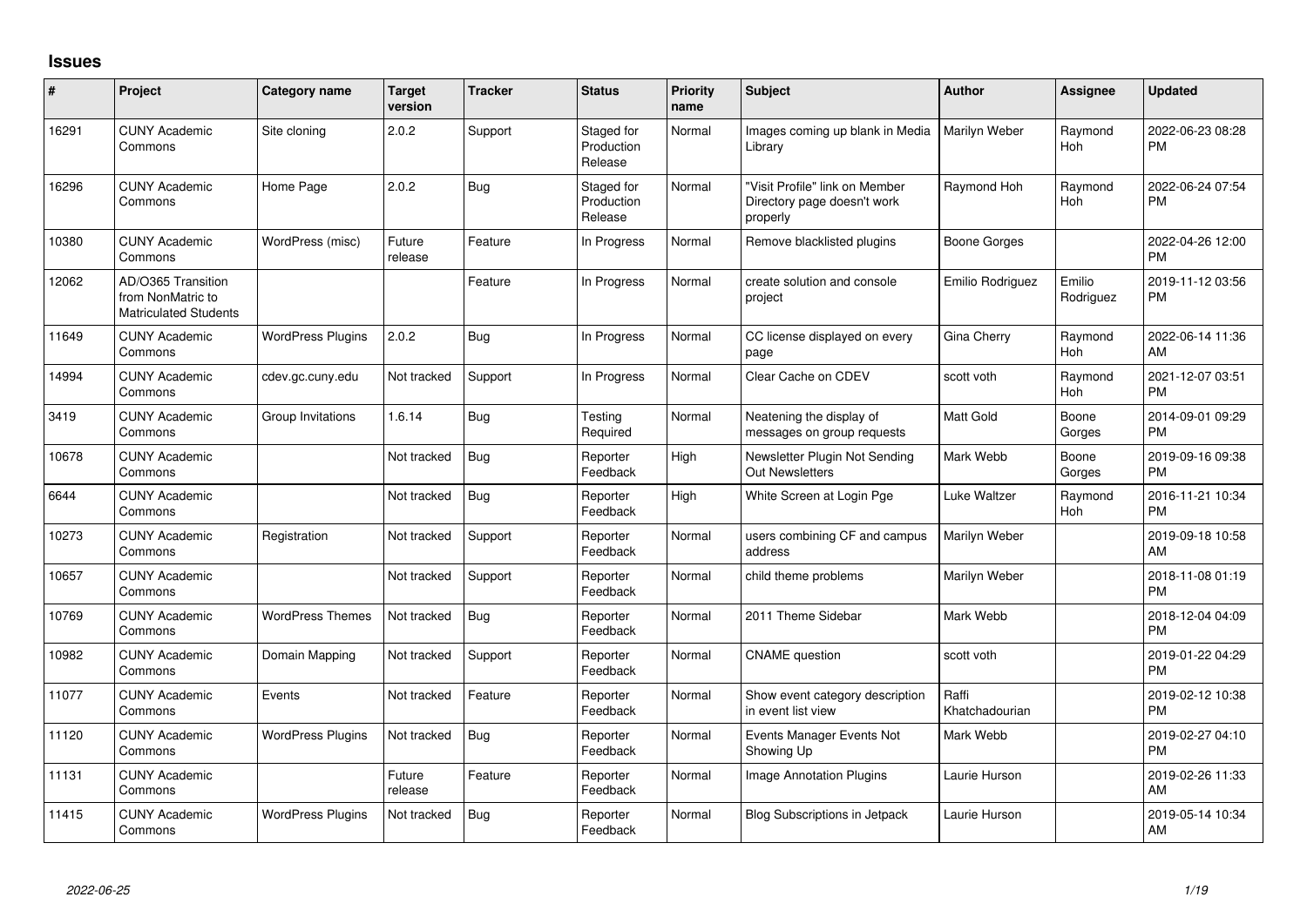| #     | Project                         | <b>Category name</b>      | <b>Target</b><br>version | <b>Tracker</b> | <b>Status</b>        | <b>Priority</b><br>name | <b>Subject</b>                                                                                | <b>Author</b>        | <b>Assignee</b> | <b>Updated</b>                |
|-------|---------------------------------|---------------------------|--------------------------|----------------|----------------------|-------------------------|-----------------------------------------------------------------------------------------------|----------------------|-----------------|-------------------------------|
| 11509 | <b>CUNY Academic</b><br>Commons |                           | Not tracked              | Support        | Reporter<br>Feedback | Normal                  | deleted Page causing a Menu<br>problem?                                                       | Marilyn Weber        |                 | 2019-06-04 09:54<br>AM        |
| 11556 | <b>CUNY Academic</b><br>Commons | Courses                   | Not tracked              | Bug            | Reporter<br>Feedback | Normal                  | Instructor name given in course<br>listing                                                    | Tom Harbison         |                 | 2019-06-25 04:12<br><b>PM</b> |
| 11771 | <b>CUNY Academic</b><br>Commons |                           | Not tracked              | Support        | Reporter<br>Feedback | Normal                  | post displays in sections                                                                     | Marilyn Weber        |                 | 2019-08-20 10:34<br>AM        |
| 11787 | <b>CUNY Academic</b><br>Commons |                           | Not tracked              | Support        | Reporter<br>Feedback | Normal                  | automated comments notifications   Marilyn Weber<br>on ZenDesk                                |                      |                 | 2019-08-26 06:18<br><b>PM</b> |
| 11788 | <b>CUNY Academic</b><br>Commons | <b>WordPress Plugins</b>  | Future<br>release        | Support        | Reporter<br>Feedback | Normal                  | Plugin Request - Browse Aloud                                                                 | scott voth           |                 | 2019-09-24 08:42<br>AM        |
| 12198 | <b>CUNY Academic</b><br>Commons |                           | Not tracked              | <b>Bug</b>     | Reporter<br>Feedback | Normal                  | Duplicate listing in My Sites                                                                 | Tom Harbison         |                 | 2019-12-09 05:50<br><b>PM</b> |
| 12350 | <b>CUNY Academic</b><br>Commons | <b>Blogs (BuddyPress)</b> | Not tracked              | Support        | Reporter<br>Feedback | Normal                  | <b>URL</b> creation problem                                                                   | Marilyn Weber        |                 | 2020-02-03 11:27<br>AM        |
| 12360 | <b>CUNY Academic</b><br>Commons | <b>WordPress Themes</b>   | Not tracked              | <b>Bug</b>     | Reporter<br>Feedback | Normal                  | site just says "DANTE We are<br>currently in maintenance mode,<br>please check back shortly." | Marilyn Weber        |                 | 2020-02-04 12:13<br><b>PM</b> |
| 13034 | <b>CUNY Academic</b><br>Commons |                           | Not tracked              | Support        | Reporter<br>Feedback | Normal                  | a site is asking people to join the<br>Commons to get a download                              | Marilyn Weber        |                 | 2020-07-12 07:23<br>AM        |
| 13255 | <b>CUNY Academic</b><br>Commons |                           | Not tracked              | Support        | Reporter<br>Feedback | Normal                  | Accessibility problems                                                                        | Marilyn Weber        |                 | 2020-09-01 05:48<br><b>PM</b> |
| 13975 | <b>CUNY Academic</b><br>Commons | Social Paper              | Not tracked              | Support        | Reporter<br>Feedback | Normal                  | can't approve comments on<br>Social Paper paper                                               | Marilyn Weber        |                 | 2021-02-12 09:33<br>AM        |
| 14074 | <b>CUNY Academic</b><br>Commons | WordPress (misc)          | Not tracked              | Support        | Reporter<br>Feedback | Normal                  | page password protection<br>problem                                                           | Marilyn Weber        |                 | 2021-03-02 11:03<br>AM        |
| 14398 | <b>CUNY Academic</b><br>Commons |                           | Not tracked              | Support        | Reporter<br>Feedback | Normal                  | Events plug-in notification<br>problem                                                        | Marilyn Weber        |                 | 2021-05-11 11:21<br>AM        |
| 14538 | <b>CUNY Academic</b><br>Commons |                           | Not tracked              | Support        | Reporter<br>Feedback | Normal                  | <b>Weebly To Commons</b>                                                                      | Laurie Hurson        |                 | 2021-09-14 10:47<br>AM        |
| 14629 | <b>CUNY Academic</b><br>Commons |                           | Not tracked              | Bug            | Reporter<br>Feedback | Normal                  | Possible Post Order Bug?                                                                      | <b>Syelle Graves</b> |                 | 2021-09-14 10:47<br>AM        |
| 14784 | <b>CUNY Academic</b><br>Commons |                           |                          | Support        | Reporter<br>Feedback | Normal                  | User report of logo problem when<br>using Customizer theme                                    | Marilyn Weber        |                 | 2021-09-17 10:25<br>AM        |
| 14842 | <b>CUNY Academic</b><br>Commons |                           | Not tracked              | Support        | Reporter<br>Feedback | Normal                  | Question about widgets and block<br>editor                                                    | Gina Cherry          |                 | 2021-10-06 03:01<br><b>PM</b> |
| 14900 | <b>CUNY Academic</b><br>Commons |                           | Not tracked              | Support        | Reporter<br>Feedback | Normal                  | previous theme?                                                                               | Marilyn Weber        |                 | 2021-10-25 10:31<br>AM        |
| 15169 | <b>CUNY Academic</b><br>Commons |                           | 2.0.2                    | Support        | Reporter<br>Feedback | Normal                  | new Prelude website zipfiles for<br>custom theme and other files.                             | Marilyn Weber        |                 | 2022-06-14 11:36<br>AM        |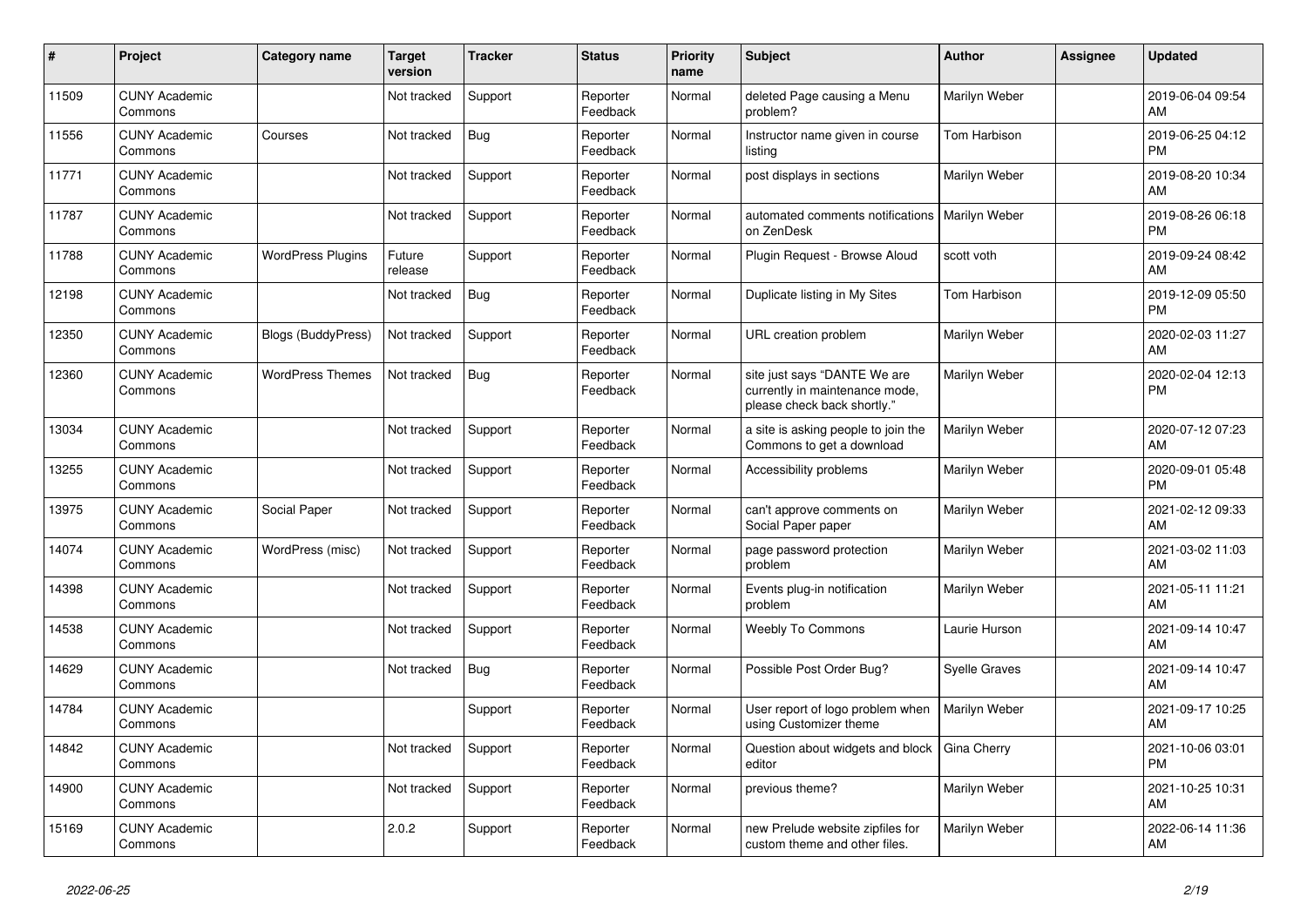| #     | Project                         | <b>Category name</b>       | <b>Target</b><br>version | <b>Tracker</b> | <b>Status</b>        | <b>Priority</b><br>name | <b>Subject</b>                                                     | Author                  | <b>Assignee</b> | <b>Updated</b>                |
|-------|---------------------------------|----------------------------|--------------------------|----------------|----------------------|-------------------------|--------------------------------------------------------------------|-------------------------|-----------------|-------------------------------|
| 15176 | <b>CUNY Academic</b><br>Commons |                            | Not tracked              | Support        | Reporter<br>Feedback | Normal                  | Archiving Q Writing & Old<br>Wordpress Sites on the Commons        | Laurie Hurson           |                 | 2022-02-08 10:28<br>AM        |
| 15260 | <b>CUNY Academic</b><br>Commons |                            |                          | Support        | Reporter<br>Feedback | Normal                  | Diacritical markings   European<br>Stages                          | Marilyn Weber           |                 | 2022-02-04 08:16<br>AM        |
| 15370 | <b>CUNY Academic</b><br>Commons |                            |                          | Support        | Reporter<br>Feedback | Normal                  | All-in-One Event Calendar?                                         | Marilyn Weber           |                 | 2022-02-17 11:03<br>AM        |
| 15613 | <b>CUNY Academic</b><br>Commons |                            | 2.0.2                    | Feature        | Reporter<br>Feedback | Normal                  | Adding "Passster" plugin                                           | Laurie Hurson           |                 | 2022-06-14 11:36<br>AM        |
| 15655 | <b>CUNY Academic</b><br>Commons |                            | 2.0.2                    | Support        | Reporter<br>Feedback | Normal                  | Event Aggregator plugin?                                           | Marilyn Weber           |                 | 2022-06-14 11:36<br>AM        |
| 15923 | <b>CUNY Academic</b><br>Commons |                            | Not tracked              | Feature        | Reporter<br>Feedback | Normal                  | <b>Bellows Plugin Adjustments</b>                                  | Laurie Hurson           |                 | 2022-04-20 10:10<br>AM        |
| 16099 | <b>CUNY Academic</b><br>Commons |                            |                          | Support        | Reporter<br>Feedback | Normal                  | request for Newsletter Glue                                        | Marilyn Weber           |                 | 2022-05-13 12:14<br><b>PM</b> |
| 16290 | <b>CUNY Academic</b><br>Commons |                            |                          | Feature        | Reporter<br>Feedback | Normal                  | Add Table Of Contents Block<br>plug-in                             | Raffi<br>Khatchadourian |                 | 2022-06-24 10:26<br>AM        |
| 6014  | <b>CUNY Academic</b><br>Commons | Publicity                  | Future<br>release        | Publicity      | Reporter<br>Feedback | Normal                  | Google search listing                                              | Matt Gold               | Boone<br>Gorges | 2016-09-21 03:48<br><b>PM</b> |
| 9207  | <b>CUNY Academic</b><br>Commons |                            | Future<br>release        | Support        | Reporter<br>Feedback | Normal                  | display dashboards made in<br>Tableau?                             | Marilyn Weber           | Boone<br>Gorges | 2018-04-10 10:42<br>AM        |
| 9211  | <b>CUNY Academic</b><br>Commons | <b>WordPress Plugins</b>   | Future<br>release        | Support        | Reporter<br>Feedback | Normal                  | Auto-Role Setting in Forum Plugin<br><b>Causing Some Confusion</b> | Luke Waltzer            | Boone<br>Gorges | 2018-03-13 11:44<br>AM        |
| 9289  | <b>CUNY Academic</b><br>Commons | <b>WordPress Plugins</b>   | Future<br>release        | <b>Bug</b>     | Reporter<br>Feedback | Normal                  | Email Users Plugin                                                 | Laurie Hurson           | Boone<br>Gorges | 2018-10-24 12:34<br><b>PM</b> |
| 9515  | <b>CUNY Academic</b><br>Commons | <b>WordPress Plugins</b>   | Not tracked              | <b>Bug</b>     | Reporter<br>Feedback | Normal                  | Text to Speech plugin - "More<br>Slowly" checkbox not working      | scott voth              | Boone<br>Gorges | 2018-06-13 02:26<br><b>PM</b> |
| 9947  | <b>CUNY Academic</b><br>Commons | <b>WordPress Plugins</b>   | Future<br>release        | Feature        | Reporter<br>Feedback | Normal                  | Install H5P quiz plugin                                            | <b>Matt Gold</b>        | Boone<br>Gorges | 2018-09-11 11:01<br>AM        |
| 9979  | <b>CUNY Academic</b><br>Commons | <b>Email Notifications</b> | Not tracked              | <b>Bug</b>     | Reporter<br>Feedback | Normal                  | Reports of slow email activation<br>emails                         | Matt Gold               | Boone<br>Gorges | 2018-08-29 09:40<br><b>PM</b> |
| 10040 | <b>CUNY Academic</b><br>Commons | WordPress (misc)           | Not tracked              | Bug            | Reporter<br>Feedback | Normal                  | User doesn't see full list of themes   Matt Gold                   |                         | Boone<br>Gorges | 2018-07-25 10:12<br>AM        |
| 11386 | <b>CUNY Academic</b><br>Commons | WordPress - Media          | Not tracked              | Support        | Reporter<br>Feedback | Normal                  | disappearing images                                                | scott voth              | Boone<br>Gorges | 2019-05-14 10:32<br>AM        |
| 11449 | <b>CUNY Academic</b><br>Commons | WordPress - Media          | Not tracked              | Support        | Reporter<br>Feedback | Normal                  | Cloning Media Library for JITP<br>from Staging to Production Site  | Patrick DeDauw          | Boone<br>Gorges | 2019-05-13 12:00<br><b>PM</b> |
| 11945 | <b>CUNY Academic</b><br>Commons | Reckoning                  | Future<br>release        | Feature        | Reporter<br>Feedback | Normal                  | Add Comments bubble to<br>Reckoning views                          | Boone Gorges            | Boone<br>Gorges | 2019-11-12 05:14<br><b>PM</b> |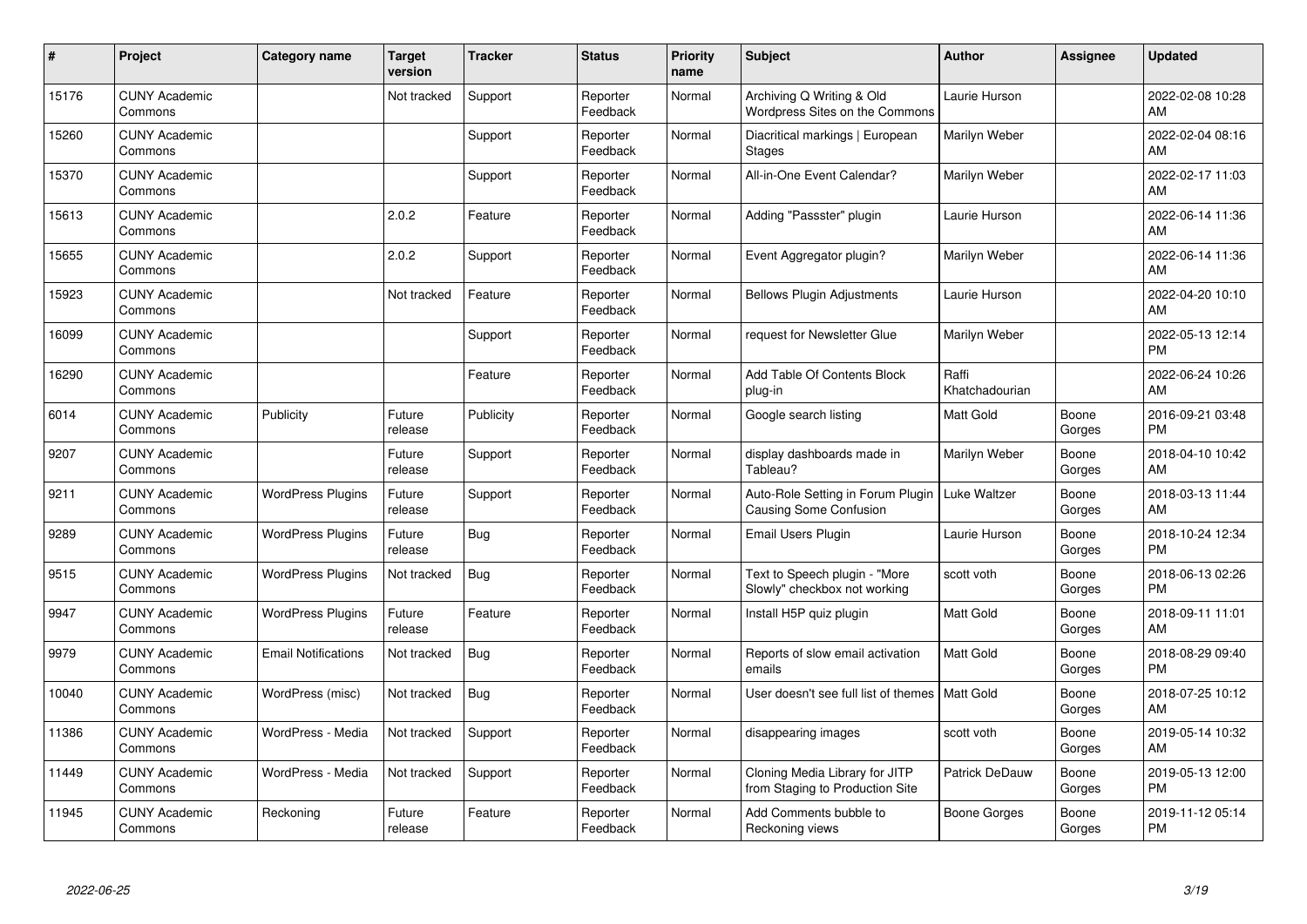| #     | Project                         | <b>Category name</b>     | Target<br>version | <b>Tracker</b> | <b>Status</b>        | <b>Priority</b><br>name | <b>Subject</b>                                                       | <b>Author</b>           | <b>Assignee</b>       | <b>Updated</b>                |
|-------|---------------------------------|--------------------------|-------------------|----------------|----------------------|-------------------------|----------------------------------------------------------------------|-------------------------|-----------------------|-------------------------------|
| 12121 | <b>CUNY Academic</b><br>Commons | <b>WordPress Plugins</b> | 2.0.2             | Feature        | Reporter<br>Feedback | Normal                  | Embedding H5P Iframes on<br>Commons Site                             | Laurie Hurson           | Boone<br>Gorges       | 2022-06-14 11:36<br>AM        |
| 14483 | <b>CUNY Academic</b><br>Commons | WordPress - Media        | Not tracked       | Bug            | Reporter<br>Feedback | Normal                  | <b>Wordpress PDF Embed Stopped</b><br>Working after JITP Media Clone | Patrick DeDauw          | Boone<br>Gorges       | 2021-05-20 01:51<br><b>PM</b> |
| 14504 | <b>CUNY Academic</b><br>Commons |                          | Not tracked       | Publicity      | Reporter<br>Feedback | Normal                  | Adding showcases to home page<br>menu                                | Laurie Hurson           | Boone<br>Gorges       | 2022-01-19 03:26<br><b>PM</b> |
| 15242 | <b>CUNY Academic</b><br>Commons | Performance              | Not tracked       | <b>Bug</b>     | Reporter<br>Feedback | Normal                  | Slugist site                                                         | Raffi<br>Khatchadourian | Boone<br>Gorges       | 2022-02-07 11:14<br>AM        |
| 1544  | <b>CUNY Academic</b><br>Commons | Groups (misc)            | Future<br>release | Feature        | Reporter<br>Feedback | Normal                  | Group Filtering and Sorting                                          | Matt Gold               | Chris Stein           | 2019-03-01 02:25<br><b>PM</b> |
| 12446 | <b>CUNY Academic</b><br>Commons | Groups (misc)            | Future<br>release | Feature        | Reporter<br>Feedback | Normal                  | Toggle default site to group forum<br>postina                        | Laurie Hurson           | Laurie Hurson         | 2020-03-10 11:57<br>AM        |
| 11493 | <b>CUNY Academic</b><br>Commons | Domain Mapping           | Not tracked       | Support        | Reporter<br>Feedback | Normal                  | Domain Mapping Request - Talia<br>Schaffer                           | scott voth              | <b>Matt Gold</b>      | 2019-08-06 08:39<br>AM        |
| 12484 | <b>CUNY Academic</b><br>Commons |                          | Not tracked       | Support        | Reporter<br>Feedback | Normal                  | Sign up Code for COIL Course<br>starting in March                    | Laurie Hurson           | Matt Gold             | 2020-03-02 02:26<br><b>PM</b> |
| 2573  | <b>NYCDH Community</b><br>Site  |                          |                   | Feature        | Reporter<br>Feedback | Normal                  | Add dh nyc twitter list feed to site                                 | <b>Mark Newton</b>      | <b>Matt Gold</b>      | 2013-05-16 11:42<br><b>PM</b> |
| 7115  | <b>CUNY Academic</b><br>Commons | Groups (misc)            | Future<br>release | Feature        | Reporter<br>Feedback | Normal                  | make licensing info clear during<br>group creation                   | <b>Matt Gold</b>        | Raymond<br>Hoh        | 2020-12-08 11:32<br>AM        |
| 10262 | <b>CUNY Academic</b><br>Commons |                          | Not tracked       | Bug            | Reporter<br>Feedback | Normal                  | Newsletter Plugin: Broken Image<br>at Bottom of All Newsletters      | Mark Webb               | Raymond<br><b>Hoh</b> | 2018-08-30 05:17<br><b>PM</b> |
| 11149 | <b>CUNY Academic</b><br>Commons |                          | Not tracked       | Support        | Reporter<br>Feedback | Normal                  | comments getting blocked                                             | Marilyn Weber           | Raymond<br>Hoh        | 2019-03-26 11:40<br>AM        |
| 12004 | <b>CUNY Academic</b><br>Commons |                          | Not tracked       | Support        | Reporter<br>Feedback | Normal                  | Notifications for spam blog<br>comments                              | Gina Cherry             | Raymond<br>Hoh        | 2019-11-01 12:05<br><b>PM</b> |
| 12741 | <b>CUNY Academic</b><br>Commons | <b>WordPress Plugins</b> | Not tracked       | Support        | Reporter<br>Feedback | Normal                  | Tableau Public Viz Block                                             | Marilyn Weber           | Raymond<br>Hoh        | 2020-05-12 11:00<br>AM        |
| 13328 | <b>CUNY Academic</b><br>Commons | Group Forums             | Not tracked       | Bug            | Reporter<br>Feedback | Normal                  | cross-posting in two related<br>groups                               | Marilyn Weber           | Raymond<br>Hoh        | 2020-09-15 10:39<br><b>PM</b> |
| 14983 | <b>CUNY Academic</b><br>Commons | WordPress (misc)         | Not tracked       | Support        | Reporter<br>Feedback | Normal                  | "Read More" tag not working                                          | Rebecca Krisel          | Raymond<br>Hoh        | 2021-11-23 01:17<br><b>PM</b> |
| 15516 | <b>CUNY Academic</b><br>Commons | <b>WordPress Plugins</b> |                   | Bug            | Reporter<br>Feedback | Normal                  | Can't publish or save draft of post<br>on wordpress.com              | Raffi<br>Khatchadourian | Raymond<br><b>Hoh</b> | 2022-03-02 05:52<br><b>PM</b> |
| 15978 | <b>CUNY Academic</b><br>Commons | WordPress - Media        | 2.0.2             | Support        | Reporter<br>Feedback | Normal                  | tex files?                                                           | Marilyn Weber           | Raymond<br>Hoh        | 2022-06-14 11:36<br>AM        |
| 16110 | <b>CUNY Academic</b><br>Commons |                          |                   | Support        | Reporter<br>Feedback | Normal                  | remove Creative Commons<br>license from pages?                       | Marilyn Weber           | Raymond<br>Hoh        | 2022-05-17 06:11<br>PM        |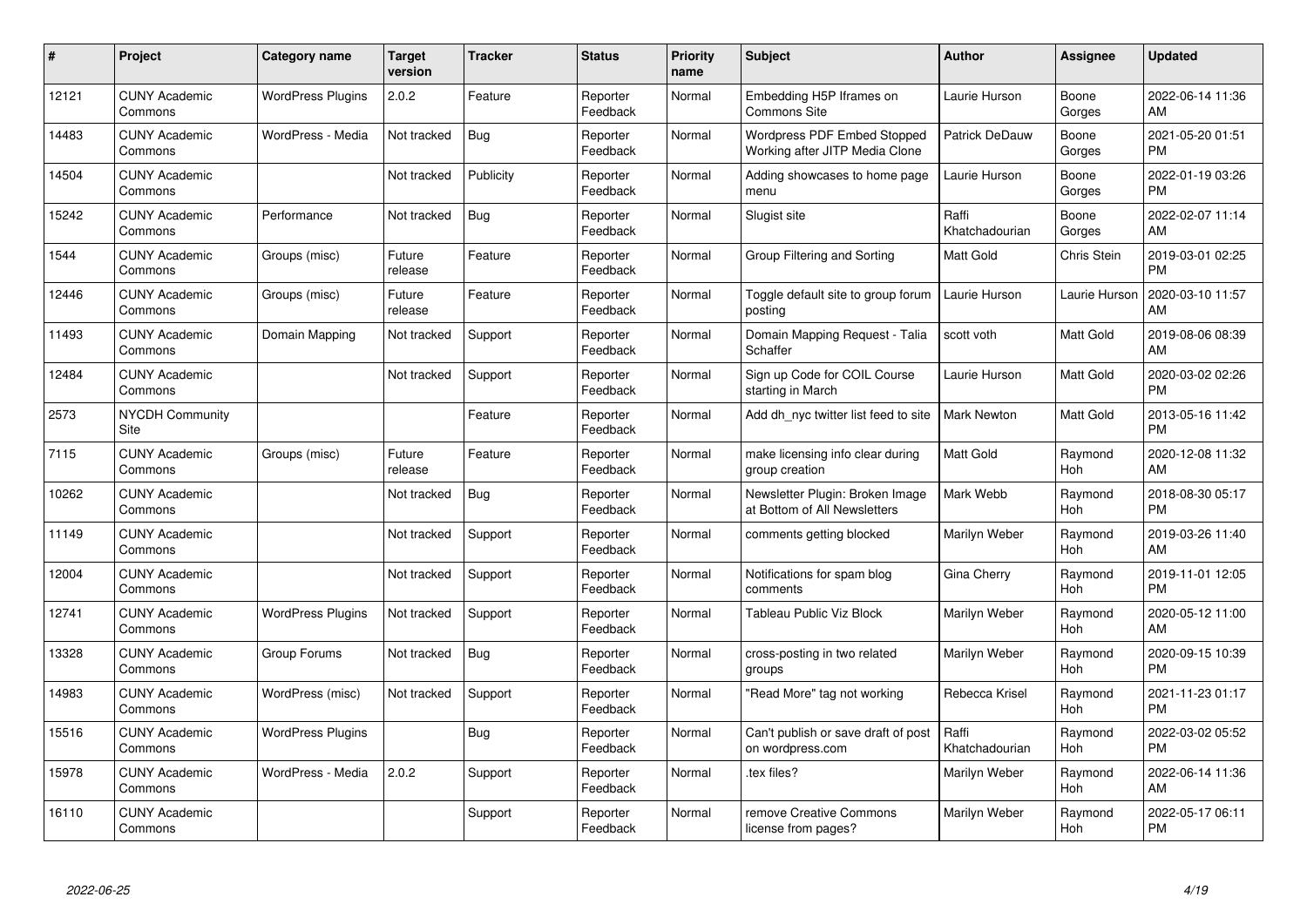| #     | Project                         | <b>Category name</b>           | <b>Target</b><br>version | <b>Tracker</b> | <b>Status</b>        | <b>Priority</b><br>name | Subject                                                                                                       | Author              | <b>Assignee</b>       | <b>Updated</b>                |
|-------|---------------------------------|--------------------------------|--------------------------|----------------|----------------------|-------------------------|---------------------------------------------------------------------------------------------------------------|---------------------|-----------------------|-------------------------------|
| 16245 | <b>CUNY Academic</b><br>Commons | WordPress (misc)               |                          | <b>Bug</b>     | Reporter<br>Feedback | Normal                  | Save Button missing on<br>WordPress Profile page                                                              | scott voth          | Raymond<br>Hoh        | 2022-06-16 03:09<br>PM        |
| 5317  | <b>CUNY Academic</b><br>Commons | Group Blogs                    | Not tracked              | Bug            | Reporter<br>Feedback | Normal                  | Notifications of New Post Didn't<br>Come                                                                      | Luke Waltzer        | Samantha<br>Raddatz   | 2016-03-21 10:41<br><b>PM</b> |
| 5826  | <b>CUNY Academic</b><br>Commons | <b>WordPress Plugins</b>       | Future<br>release        | Support        | Reporter<br>Feedback | Normal                  | <b>Remove Subscription Options</b><br>plugin from directory                                                   | Sarah Morgano       | Sarah<br>Morgano      | 2016-10-21 04:14<br><b>PM</b> |
| 6356  | <b>CUNY Academic</b><br>Commons | <b>WordPress Plugins</b>       | Future<br>release        | <b>Bug</b>     | Reporter<br>Feedback | Low                     | Should Subscribe2 be<br>deprecated?                                                                           | <b>Luke Waltzer</b> |                       | 2017-03-20 12:20<br><b>PM</b> |
| 8675  | <b>CUNY Academic</b><br>Commons | <b>User Onboarding</b>         | Future<br>release        | Bug            | Reporter<br>Feedback | Low                     | Add new User search screen calls   Paul Hebert<br>for the input of email address but<br>doesn't work with one |                     | Boone<br>Gorges       | 2017-10-11 11:17<br>AM        |
| 11971 | <b>CUNY Academic</b><br>Commons | <b>Email Notifications</b>     | Future<br>release        | Bug            | Reporter<br>Feedback | Low                     | Pictures obscured in emailed post<br>notifications                                                            | Marilyn Weber       | Raymond<br><b>Hoh</b> | 2019-11-21 01:14<br><b>PM</b> |
| 1456  | <b>CUNY Academic</b><br>Commons | Group Invitations              | Future<br>release        | Feature        | Reporter<br>Feedback | Low                     | Invite to Group Button from Profile   Matt Gold<br>Field                                                      |                     | Samantha<br>Raddatz   | 2015-11-09 05:59<br><b>PM</b> |
| 11848 | <b>CUNY Academic</b><br>Commons |                                | Not tracked              | Support        | Hold                 | Normal                  | a Dean of Faculty wants to share<br>a large file                                                              | Marilyn Weber       |                       | 2019-09-24 08:44<br>AM        |
| 8756  | <b>CUNY Academic</b><br>Commons | <b>Group Blogs</b>             | Future<br>release        | Feature        | Hold                 | Normal                  | Connect multiple blogs to one<br>group?                                                                       | <b>Matt Gold</b>    | Boone<br>Gorges       | 2017-09-30 10:42<br>AM        |
| 14113 | <b>CUNY Academic</b><br>Commons | WordPress (misc)               | Future<br>release        | Bug            | Hold                 | Normal                  | Block Editor Not Working on this<br>page - Json error                                                         | scott voth          | Boone<br>Gorges       | 2021-03-05 11:01<br>AM        |
| 16092 | <b>CUNY Academic</b><br>Commons |                                | Future<br>release        | Feature        | Hold                 | Normal                  | Don't show main site in Site<br>search results                                                                | <b>Boone Gorges</b> | Boone<br>Gorges       | 2022-05-17 03:12<br><b>PM</b> |
| 3369  | <b>CUNY Academic</b><br>Commons | Reply By Email                 | Not tracked              | Outreach       | Hold                 | Normal                  | Release reply by email to WP<br>plugin directory                                                              | Matt Gold           | Raymond<br>Hoh        | 2016-03-01 12:46<br><b>PM</b> |
| 3939  | <b>CUNY Academic</b><br>Commons | <b>WordPress Plugins</b>       | Future<br>release        | <b>Bug</b>     | Hold                 | Normal                  | Activity stream support for<br>Co-Authors Plus plugin                                                         | Raymond Hoh         | Raymond<br>Hoh        | 2015-11-09 06:13<br><b>PM</b> |
| 8991  | <b>CUNY Academic</b><br>Commons | Reply By Email                 | Not tracked              | Bug            | Hold                 | Normal                  | RBE duplicate email message<br>issue                                                                          | <b>Matt Gold</b>    | Raymond<br>Hoh        | 2018-02-18 08:53<br><b>PM</b> |
| 9060  | <b>CUNY Academic</b><br>Commons | Commons In A Box               | Not tracked              | <b>Bug</b>     | Hold                 | Normal                  | Problems with CBox image library<br>upload                                                                    | Lisa Rhody          | Raymond<br>Hoh        | 2018-01-10 03:26<br><b>PM</b> |
| 13912 | <b>CUNY Academic</b><br>Commons |                                | Not tracked              | Feature        | Hold                 | Low                     | posting "missed schedule"                                                                                     | Marilyn Weber       |                       | 2021-02-23 10:46<br>AM        |
| 2576  | <b>NYCDH Community</b><br>Site  |                                |                          | <b>Bug</b>     | Hold                 | Low                     | Test Next Button in Javascript<br><b>Tutorial Under Activities</b>                                            | <b>Mark Newton</b>  | Alex Gil              | 2013-05-18 02:55<br><b>PM</b> |
| 3230  | <b>CUNY Academic</b><br>Commons | Internal Tools and<br>Workflow | Not tracked              | Feature        | Assigned             | High                    | Scripts for quicker<br>provisioning/updating of<br>development environments                                   | Boone Gorges        | Boone<br>Gorges       | 2016-01-26 04:54<br>PM        |
| 370   | <b>CUNY Academic</b><br>Commons | Registration                   | Future<br>release        | Feature        | Assigned             | High                    | <b>Guest Accounts</b>                                                                                         | Matt Gold           | Matt Gold             | 2015-04-09 09:33<br><b>PM</b> |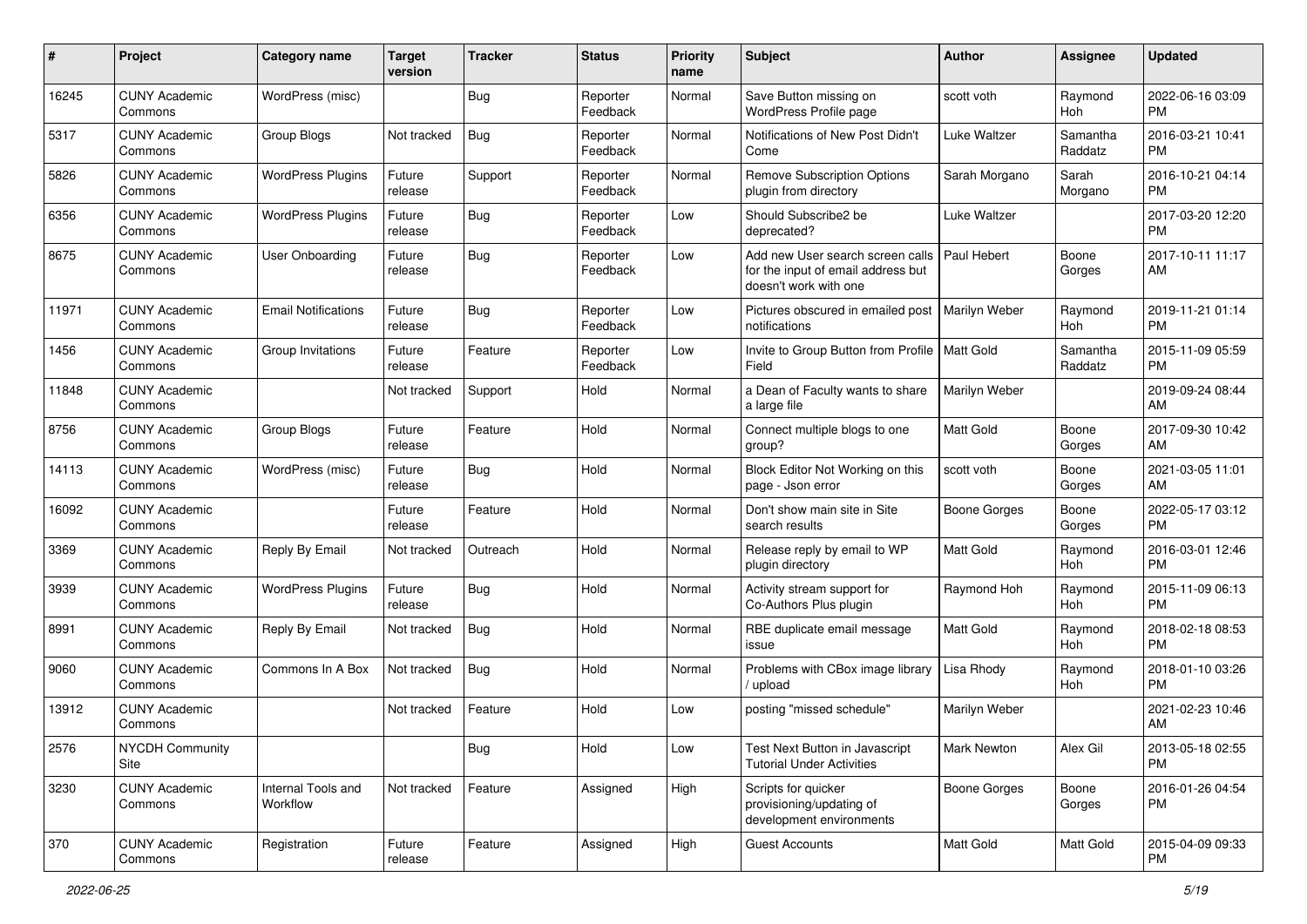| #     | Project                         | <b>Category name</b>      | Target<br>version | <b>Tracker</b> | <b>Status</b> | <b>Priority</b><br>name | <b>Subject</b>                                                       | <b>Author</b>       | <b>Assignee</b> | <b>Updated</b>                |
|-------|---------------------------------|---------------------------|-------------------|----------------|---------------|-------------------------|----------------------------------------------------------------------|---------------------|-----------------|-------------------------------|
| 5691  | <b>CUNY Academic</b><br>Commons | <b>Blogs (BuddyPress)</b> | Future<br>release | <b>Bug</b>     | Assigned      | High                    | Differing numbers on Sites display   Matt Gold                       |                     | Raymond<br>Hoh  | 2016-06-13 01:37<br><b>PM</b> |
| 11519 | <b>CUNY Academic</b><br>Commons |                           | Not tracked       | Support        | Assigned      | Normal                  | comment option not appearing                                         | Marilyn Weber       |                 | 2019-09-24 10:28<br>AM        |
| 12436 | <b>CUNY Academic</b><br>Commons |                           | Not tracked       | <b>Bug</b>     | Assigned      | Normal                  | Nightly system downtime                                              | Boone Gorges        |                 | 2020-08-01 09:30<br>AM        |
| 287   | <b>CUNY Academic</b><br>Commons | WordPress (misc)          | Future<br>release | Feature        | Assigned      | Normal                  | Create troubleshooting tool for<br>account sign-up                   | Matt Gold           | Boone<br>Gorges | 2015-11-09 06:17<br><b>PM</b> |
| 377   | <b>CUNY Academic</b><br>Commons | BuddyPress (misc)         | Future<br>release | Feature        | Assigned      | Normal                  | Like buttons                                                         | <b>Matt Gold</b>    | Boone<br>Gorges | 2010-11-16 05:13<br><b>PM</b> |
| 435   | <b>CUNY Academic</b><br>Commons | BuddyPress (misc)         | Future<br>release | Feature        | Assigned      | Normal                  | Include Avatar Images in Forum<br><b>Post Notification Emails</b>    | Matt Gold           | Boone<br>Gorges | 2010-12-08 12:40<br><b>PM</b> |
| 500   | <b>CUNY Academic</b><br>Commons | BuddyPress (misc)         | Future<br>release | Feature        | Assigned      | Normal                  | <b>Export Group Data</b>                                             | Matt Gold           | Boone<br>Gorges | 2010-12-19 12:09<br><b>PM</b> |
| 554   | <b>CUNY Academic</b><br>Commons | BuddyPress (misc)         | Future<br>release | Feature        | Assigned      | Normal                  | Add Trackback notifications to<br>site-wide activity feed            | <b>Matt Gold</b>    | Boone<br>Gorges | 2015-11-09 06:19<br><b>PM</b> |
| 585   | <b>CUNY Academic</b><br>Commons | Group Forums              | Future<br>release | Feature        | Assigned      | Normal                  | Merge Forum Topics                                                   | Sarah Morgano       | Boone<br>Gorges | 2011-07-06 04:11<br><b>PM</b> |
| 599   | <b>CUNY Academic</b><br>Commons | BuddyPress (misc)         | Future<br>release | Feature        | Assigned      | Normal                  | Consider adding rating plugins for<br><b>BuddyPress/BBPress</b>      | <b>Matt Gold</b>    | Boone<br>Gorges | 2011-08-22 06:50<br><b>PM</b> |
| 618   | <b>CUNY Academic</b><br>Commons | <b>BuddyPress Docs</b>    | Future<br>release | Feature        | Assigned      | Normal                  | BuddyPress Docs: export formats                                      | <b>Boone Gorges</b> | Boone<br>Gorges | 2015-11-09 05:38<br><b>PM</b> |
| 635   | <b>CUNY Academic</b><br>Commons | BuddyPress (misc)         | Future<br>release | Feature        | Assigned      | Normal                  | Big Blue Button -<br>Videoconferencing in Groups and<br><b>Blogs</b> | Matt Gold           | Boone<br>Gorges | 2011-03-14 03:24<br><b>PM</b> |
| 658   | <b>CUNY Academic</b><br>Commons | <b>WordPress Plugins</b>  | Future<br>release | Feature        | Assigned      | Normal                  | Rebulid Sitewide Tag Suggestion                                      | <b>Matt Gold</b>    | Boone<br>Gorges | 2015-01-05 08:47<br><b>PM</b> |
| 1422  | <b>CUNY Academic</b><br>Commons | <b>BuddyPress Docs</b>    | Future<br>release | Feature        | Assigned      | Normal                  | Make "created Doc" activity icons<br>non-mini                        | Boone Gorges        | Boone<br>Gorges | 2015-11-09 05:48<br><b>PM</b> |
| 1460  | <b>CUNY Academic</b><br>Commons | Analytics                 | Future<br>release | Feature        | Assigned      | Normal                  | <b>Update System Report</b>                                          | <b>Brian Foote</b>  | Boone<br>Gorges | 2015-11-09 06:13<br><b>PM</b> |
| 1508  | <b>CUNY Academic</b><br>Commons | WordPress (misc)          | Future<br>release | Feature        | Assigned      | Normal                  | Share login cookies across<br>mapped domains                         | Boone Gorges        | Boone<br>Gorges | 2012-07-02 12:12<br><b>PM</b> |
| 1744  | <b>CUNY Academic</b><br>Commons | <b>BuddyPress Docs</b>    | Future<br>release | Feature        | Assigned      | Normal                  | Spreadsheet-style Docs                                               | Boone Gorges        | Boone<br>Gorges | 2015-11-09 06:13<br><b>PM</b> |
| 1888  | <b>CUNY Academic</b><br>Commons | Home Page                 | Future<br>release | Feature        | Assigned      | Normal                  | Refactor BP MPO Activity Filter to<br>support proper pagination      | Sarah Morgano       | Boone<br>Gorges | 2014-05-01 07:11<br><b>PM</b> |
| 2523  | <b>CUNY Academic</b><br>Commons | <b>BuddyPress Docs</b>    | Future<br>release | Feature        | Assigned      | Normal                  | Allow Users to Upload Images to<br><b>BP</b> Docs                    | <b>Matt Gold</b>    | Boone<br>Gorges | 2015-11-09 06:14<br><b>PM</b> |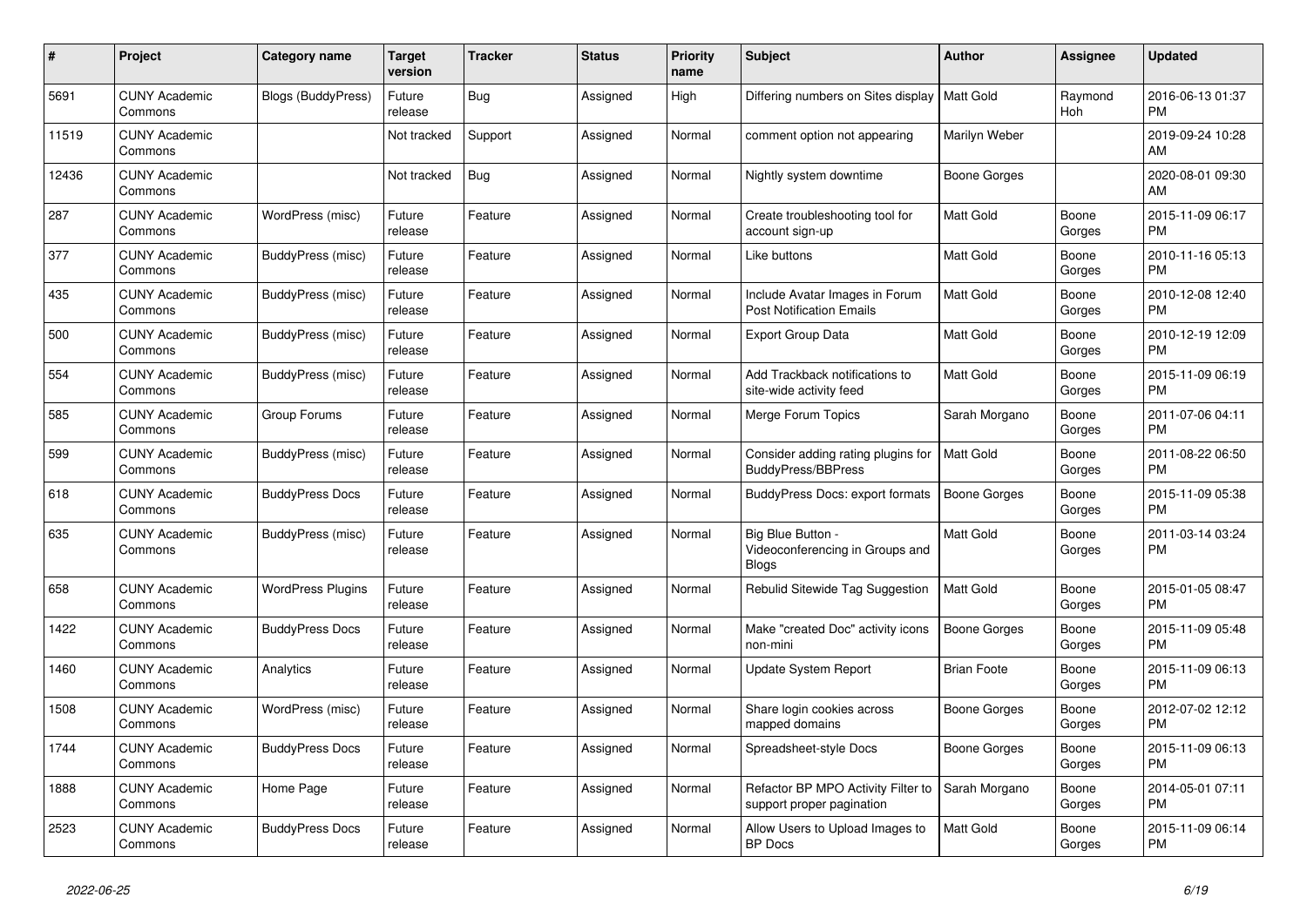| $\#$ | Project                         | Category name             | <b>Target</b><br>version | <b>Tracker</b> | <b>Status</b> | <b>Priority</b><br>name | <b>Subject</b>                                                                             | Author              | Assignee        | <b>Updated</b>                |
|------|---------------------------------|---------------------------|--------------------------|----------------|---------------|-------------------------|--------------------------------------------------------------------------------------------|---------------------|-----------------|-------------------------------|
| 3002 | <b>CUNY Academic</b><br>Commons | Search                    | Future<br>release        | Feature        | Assigned      | Normal                  | Overhaul CAC search by using<br>external search appliance                                  | Boone Gorges        | Boone<br>Gorges | 2020-07-15 03:05<br><b>PM</b> |
| 3042 | <b>CUNY Academic</b><br>Commons | <b>Public Portfolio</b>   | Future<br>release        | Feature        | Assigned      | Normal                  | Browsing member interests                                                                  | Matt Gold           | Boone<br>Gorges | 2015-03-21 09:04<br><b>PM</b> |
| 3193 | <b>CUNY Academic</b><br>Commons | Group Forums              | Future<br>release        | Feature        | Assigned      | Normal                  | bbPress 2.x dynamic roles and<br><b>RBE</b>                                                | Boone Gorges        | Boone<br>Gorges | 2014-09-30 01:30<br><b>PM</b> |
| 3220 | <b>CUNY Academic</b><br>Commons | <b>Public Portfolio</b>   | Future<br>release        | Feature        | Assigned      | Normal                  | Add indent/outdent option to<br>Formatting Buttons on Profile<br>Page                      | <b>Matt Gold</b>    | Boone<br>Gorges | 2014-05-21 10:39<br><b>PM</b> |
| 3308 | <b>CUNY Academic</b><br>Commons | Group Invitations         | Future<br>release        | Feature        | Assigned      | Normal                  | Allow members to rescind group<br>invitations                                              | <b>Matt Gold</b>    | Boone<br>Gorges | 2015-04-01 08:53<br><b>PM</b> |
| 3475 | <b>CUNY Academic</b><br>Commons | Events                    | Future<br>release        | Feature        | Assigned      | Normal                  | Request to add plugin to<br>streamline room<br>booking/appointment booking                 | Naomi Barrettara    | Boone<br>Gorges | 2014-12-01 05:14<br><b>PM</b> |
| 3759 | <b>CUNY Academic</b><br>Commons | WordPress (misc)          | Future<br>release        | Feature        | Assigned      | Normal                  | Review Interface for Adding Users<br>to Blogs                                              | <b>Matt Gold</b>    | Boone<br>Gorges | 2015-03-24 05:52<br><b>PM</b> |
| 3768 | <b>CUNY Academic</b><br>Commons | <b>Public Portfolio</b>   | Future<br>release        | Feature        | Assigned      | Normal                  | Institutions/Past positions on<br>public portfolios                                        | Matt Gold           | Boone<br>Gorges | 2018-04-23 10:44<br>AM        |
| 4053 | <b>CUNY Academic</b><br>Commons | Events                    | Future<br>release        | Feature        | Assigned      | Normal                  | Create new tab for past events                                                             | <b>Matt Gold</b>    | Boone<br>Gorges | 2015-05-12 02:10<br><b>PM</b> |
| 4238 | <b>CUNY Academic</b><br>Commons | Events                    | Future<br>release        | Feature        | Assigned      | Normal                  | Copy Events to Other Groups?                                                               | <b>Matt Gold</b>    | Boone<br>Gorges | 2015-07-02 10:08<br>AM        |
| 4903 | <b>CUNY Academic</b><br>Commons | Events                    | Future<br>release        | Design/UX      | Assigned      | Normal                  | Improving visual appearance of<br>event calendars                                          | <b>Matt Gold</b>    | Boone<br>Gorges | 2016-10-13 11:51<br>AM        |
| 4980 | <b>CUNY Academic</b><br>Commons | Home Page                 | Future<br>release        | Feature        | Assigned      | Normal                  | <b>CAC Featured Content -- Adding</b><br>Randomization                                     | <b>Matt Gold</b>    | Boone<br>Gorges | 2016-12-12 03:01<br><b>PM</b> |
| 5234 | <b>CUNY Academic</b><br>Commons | Membership                | Future<br>release        | Feature        | Assigned      | Normal                  | Write Unconfirmed patch for WP                                                             | <b>Boone Gorges</b> | Boone<br>Gorges | 2016-10-24 11:18<br>AM        |
| 5696 | <b>CUNY Academic</b><br>Commons | Events                    | Future<br>release        | Feature        | Assigned      | Normal                  | Events Calendar - display options<br>calendar aggregation                                  | <b>Matt Gold</b>    | Boone<br>Gorges | 2016-10-13 11:44<br>AM        |
| 8836 | <b>CUNY Academic</b><br>Commons | <b>Blogs (BuddyPress)</b> | Future<br>release        | Feature        | Assigned      | Normal                  | Redesign site launch process                                                               | <b>Matt Gold</b>    | Boone<br>Gorges | 2019-10-03 02:49<br><b>PM</b> |
| 8900 | <b>CUNY Academic</b><br>Commons | Accessibility             | Future<br>release        | Feature        | Assigned      | Normal                  | Look into tools to enforce<br>accessibility in WP environment                              | Matt Gold           | Boone<br>Gorges | 2022-04-26 11:59<br>AM        |
| 8901 | <b>CUNY Academic</b><br>Commons | Accessibility             | Future<br>release        | Feature        | Assigned      | Normal                  | Theme analysis for accessibility                                                           | Matt Gold           | Boone<br>Gorges | 2022-04-26 11:59<br>AM        |
| 9895 | <b>CUNY Academic</b><br>Commons | Onboarding                | Future<br>release        | Feature        | Assigned      | Normal                  | Add "Accept Invitation"<br>link/button/function to Group<br>and/or Site invitation emails? | Luke Waltzer        | Boone<br>Gorges | 2018-06-07 12:42<br><b>PM</b> |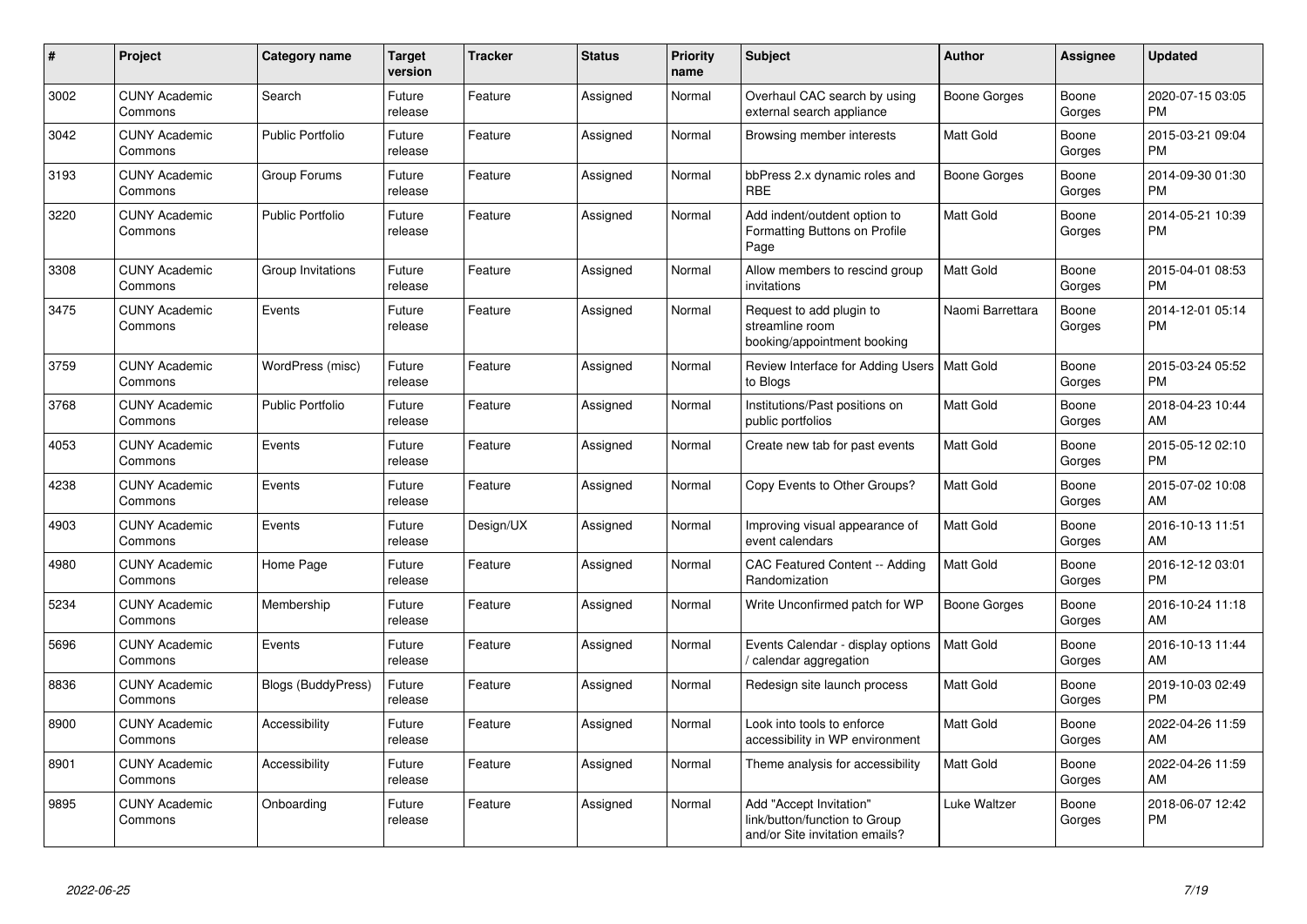| $\pmb{\#}$ | Project                         | Category name              | <b>Target</b><br>version | <b>Tracker</b> | <b>Status</b> | <b>Priority</b><br>name | <b>Subject</b>                                                         | <b>Author</b>        | <b>Assignee</b>     | <b>Updated</b>                |
|------------|---------------------------------|----------------------------|--------------------------|----------------|---------------|-------------------------|------------------------------------------------------------------------|----------------------|---------------------|-------------------------------|
| 9941       | <b>CUNY Academic</b><br>Commons | Wiki                       | Not tracked              | Support        | Assigned      | Normal                  | Wiki functionality                                                     | <b>Matt Gold</b>     | Boone<br>Gorges     | 2018-06-26 10:57<br>AM        |
| 10368      | <b>CUNY Academic</b><br>Commons |                            | Future<br>release        | Feature        | Assigned      | Normal                  | Use ORCID data to populate<br>academic profile page                    | Stephen Francoeur    | Boone<br>Gorges     | 2018-09-25 01:53<br><b>PM</b> |
| 15604      | <b>CUNY Academic</b><br>Commons | <b>Email Notifications</b> | Future<br>release        | Feature        | Assigned      | Normal                  | Restructure Commons Group<br>Digest Email Messages                     | Matt Gold            | Boone<br>Gorges     | 2022-05-26 10:45<br>AM        |
| 365        | <b>CUNY Academic</b><br>Commons | WordPress (misc)           | Future<br>release        | Feature        | Assigned      | Normal                  | <b>Create Mouseover Tooltips</b><br>throughout Site                    | <b>Matt Gold</b>     | Chris Stein         | 2015-11-09 06:18<br><b>PM</b> |
| 860        | <b>CUNY Academic</b><br>Commons | Design                     | Future<br>release        | Design/UX      | Assigned      | Normal                  | <b>Standardize Button Treatment</b><br>Across the Commons              | Chris Stein          | Chris Stein         | 2014-05-01 09:45<br>AM        |
| 2754       | <b>CUNY Academic</b><br>Commons | Design                     | Future<br>release        | Feature        | Assigned      | Normal                  | Determine strategy for CAC logo<br>handling in top header              | Micki Kaufman        | Chris Stein         | 2015-01-05 08:53<br><b>PM</b> |
| 2832       | <b>CUNY Academic</b><br>Commons | <b>Public Portfolio</b>    | Future<br>release        | Feature        | Assigned      | Normal                  | Improve interface for (not)<br>auto-linking profile fields             | Boone Gorges         | Chris Stein         | 2015-01-05 08:52<br><b>PM</b> |
| 2881       | <b>CUNY Academic</b><br>Commons | Public Portfolio           | Future<br>release        | Feature        | Assigned      | Normal                  | Redesign the UX for Profiles                                           | Chris Stein          | Chris Stein         | 2016-10-13 12:45<br><b>PM</b> |
| 3330       | <b>CUNY Academic</b><br>Commons | My Commons                 | Future<br>release        | Feature        | Assigned      | Normal                  | 'Commons Information" tool                                             | Boone Gorges         | Chris Stein         | 2014-09-22 08:46<br><b>PM</b> |
| 3770       | <b>CUNY Academic</b><br>Commons | <b>Public Portfolio</b>    | Future<br>release        | Feature        | Assigned      | Normal                  | Improve Layout/Formatting of<br>Positions Area on Public<br>Portfolios | <b>Matt Gold</b>     | Chris Stein         | 2015-04-01 09:17<br><b>PM</b> |
| 5827       | <b>CUNY Academic</b><br>Commons | <b>Public Portfolio</b>    | Future<br>release        | Bug            | Assigned      | Normal                  | Academic Interests square<br>bracket links not working                 | scott voth           | Chris Stein         | 2016-08-11 11:59<br><b>PM</b> |
| 9028       | <b>CUNY Academic</b><br>Commons | Onboarding                 | Future<br>release        | Feature        | Assigned      | Normal                  | suggest groups to new members<br>during the registration process       | <b>Matt Gold</b>     | <b>Chris Stein</b>  | 2018-10-24 12:34<br><b>PM</b> |
| 8078       | <b>CUNY Academic</b><br>Commons | <b>WordPress Plugins</b>   | Future<br>release        | System Upgrade | Assigned      | Normal                  | CommentPress Updates                                                   | Margaret Galvan      | Christian<br>Wach   | 2017-05-08 03:49<br><b>PM</b> |
| 4438       | <b>CUNY Academic</b><br>Commons | Events                     | Future<br>release        | <b>Bug</b>     | Assigned      | Normal                  | Events Calendar - Export<br><b>Recurring Events</b>                    | scott voth           | Daniel Jones        | 2016-05-23 04:25<br><b>PM</b> |
| 5268       | <b>CUNY Academic</b><br>Commons | Group Forums               | Future<br>release        | <b>Bug</b>     | Assigned      | Normal                  | Long-time to post to multiple<br>groups                                | Luke Waltzer         | Daniel Jones        | 2016-09-07 06:31<br><b>PM</b> |
| 412        | <b>CUNY Academic</b><br>Commons | <b>WordPress Themes</b>    | Future<br>release        | Feature        | Assigned      | Normal                  | <b>Featured Themes</b>                                                 | <b>Matt Gold</b>     | Dominic<br>Giglio   | 2015-01-05 08:44<br><b>PM</b> |
| 2167       | <b>CUNY Academic</b><br>Commons | WordPress (misc)           | Future<br>release        | Bug            | Assigned      | Normal                  | <b>CAC-Livestream Plugin Issues</b>                                    | <b>Michael Smith</b> | Dominic<br>Giglio   | 2015-01-02 03:06<br><b>PM</b> |
| 9835       | <b>CUNY Academic</b><br>Commons | Group Forums               | Future<br>release        | <b>Bug</b>     | Assigned      | Normal                  | add a "like" function?                                                 | Marilyn Weber        | <b>Erik Trainer</b> | 2018-06-05 01:49<br><b>PM</b> |
| 8666       | <b>CUNY Academic</b><br>Commons | Teaching                   | Not tracked              | Documentation  | Assigned      | Normal                  | Create Teaching on the<br>Commons Resource Page                        | <b>Matt Gold</b>     | Laurie Hurson       | 2019-09-23 03:16<br><b>PM</b> |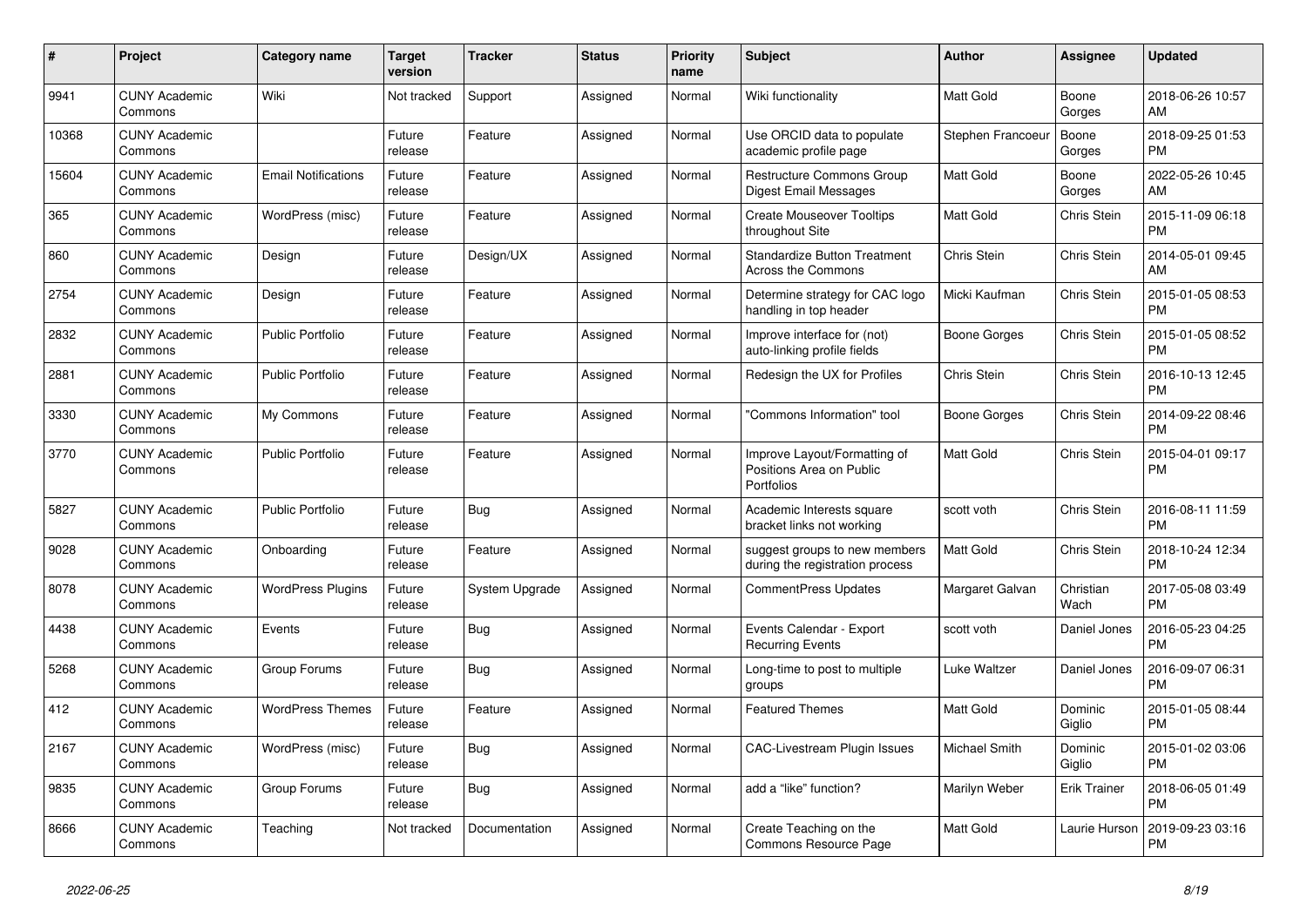| #     | <b>Project</b>                  | <b>Category name</b>    | <b>Target</b><br>version | <b>Tracker</b> | <b>Status</b> | <b>Priority</b><br>name | <b>Subject</b>                                                                        | <b>Author</b>           | Assignee              | <b>Updated</b>                |
|-------|---------------------------------|-------------------------|--------------------------|----------------|---------------|-------------------------|---------------------------------------------------------------------------------------|-------------------------|-----------------------|-------------------------------|
| 11517 | <b>CUNY Academic</b><br>Commons |                         | Not tracked              | Feature        | Assigned      | Normal                  | wp-accessibility plugin should not<br>strip 'target=" blank" by default               | <b>Boone Gorges</b>     | Laurie Hurson         | 2019-09-24 09:57<br>AM        |
| 2666  | <b>CUNY Academic</b><br>Commons | About page              | Not tracked              | Documentation  | Assigned      | Normal                  | <b>Update About Text</b>                                                              | <b>Chris Stein</b>      | Luke Waltzer          | 2016-03-04 11:19<br>AM        |
| 5955  | <b>CUNY Academic</b><br>Commons | Outreach                | Future<br>release        | Feature        | Assigned      | Normal                  | Create auto-newsletter for<br>commons members                                         | Matt Gold               | Luke Waltzer          | 2016-08-30 10:34<br>AM        |
| 6298  | <b>CUNY Academic</b><br>Commons | User Experience         | Not tracked              | Design/UX      | Assigned      | Normal                  | Examine data from survey                                                              | Matt Gold               | Margaret<br>Galvan    | 2016-10-14 12:16<br><b>PM</b> |
| 7828  | <b>CUNY Academic</b><br>Commons |                         | Not tracked              | Feature        | Assigned      | Normal                  | Theme Assessment 2017                                                                 | Margaret Galvan         | Margaret<br>Galvan    | 2017-05-02 10:41<br><b>PM</b> |
| 8837  | <b>CUNY Academic</b><br>Commons |                         | Not tracked              | Feature        | Assigned      | Normal                  | Create a form to request info from<br>people requesting premium<br>themes and plugins | Matt Gold               | Marilyn<br>Weber      | 2017-11-14 03:35<br><b>PM</b> |
| 2175  | <b>CUNY Academic</b><br>Commons | WordPress (misc)        | Not tracked              | Support        | Assigned      | Normal                  | Subscibe 2 vs. Jetpack<br>subscription options                                        | local admin             | Matt Gold             | 2016-01-26 04:58<br><b>PM</b> |
| 8898  | <b>CUNY Academic</b><br>Commons | Social Paper            | Not tracked              | Feature        | Assigned      | Normal                  | Usage data on docs and social<br>paper                                                | <b>Matt Gold</b>        | Matt Gold             | 2017-11-16 11:32<br>AM        |
| 9015  | <b>CUNY Academic</b><br>Commons | Groups (misc)           | Not tracked              | Outreach       | Assigned      | Normal                  | Email group admins the email<br>addresses of their groups                             | <b>Matt Gold</b>        | <b>Matt Gold</b>      | 2018-01-02 09:54<br>AM        |
| 8902  | <b>CUNY Academic</b><br>Commons | Design                  | Not tracked              | Feature        | Assigned      | Normal                  | Report back on research on<br><b>BuddyPress themes</b>                                | <b>Matt Gold</b>        | Michael Smith         | 2017-11-10 12:31<br><b>PM</b> |
| 3192  | <b>CUNY Academic</b><br>Commons | Group Forums            | Future<br>release        | Feature        | Assigned      | Normal                  | Customizable forum views for<br>bbPress 2.x group forums                              | Boone Gorges            | Raymond<br><b>Hoh</b> | 2015-11-09 12:47<br><b>PM</b> |
| 3492  | <b>CUNY Academic</b><br>Commons | <b>WordPress Themes</b> | Future<br>release        | Support        | Assigned      | Normal                  | Add CBOX theme to the<br>Commons                                                      | scott voth              | Raymond<br><b>Hoh</b> | 2014-10-08 05:55<br><b>PM</b> |
| 3517  | <b>CUNY Academic</b><br>Commons | My Commons              | Future<br>release        | Feature        | Assigned      | Normal                  | Mute/Unmute My Commons<br>updates                                                     | Matt Gold               | Raymond<br>Hoh        | 2015-11-09 01:19<br><b>PM</b> |
| 3536  | <b>CUNY Academic</b><br>Commons | My Commons              | Future<br>release        | Feature        | Assigned      | Normal                  | Infinite Scroll on My Commons<br>page                                                 | Matt Gold               | Raymond<br>Hoh        | 2015-04-13 04:42<br><b>PM</b> |
| 3577  | <b>CUNY Academic</b><br>Commons | My Commons              | Future<br>release        | Design/UX      | Assigned      | Normal                  | Replies to items in My Commons                                                        | <b>Matt Gold</b>        | Raymond<br><b>Hoh</b> | 2015-04-09 05:19<br><b>PM</b> |
| 3662  | <b>CUNY Academic</b><br>Commons | <b>SEO</b>              | Future<br>release        | Feature        | Assigned      | Normal                  | Duplicate Content/SEO/Google<br>issues                                                | Matt Gold               | Raymond<br>Hoh        | 2015-04-13 04:37<br><b>PM</b> |
| 4388  | <b>CUNY Academic</b><br>Commons | WordPress (misc)        | Future<br>release        | <b>Bug</b>     | Assigned      | Normal                  | Repeated request for<br>authentication.                                               | Alice.Lynn<br>McMichael | Raymond<br>Hoh        | 2015-08-11 07:35<br><b>PM</b> |
| 6671  | <b>CUNY Academic</b><br>Commons | Reply By Email          | Not tracked              | <b>Bug</b>     | Assigned      | Normal                  | "Post too often" RBE error<br>message                                                 | Matt Gold               | Raymond<br>Hoh        | 2016-11-11 09:55<br>AM        |
| 6995  | <b>CUNY Academic</b><br>Commons | Home Page               | Not tracked              | <b>Bug</b>     | Assigned      | Normal                  | member filter on homepage not<br>working                                              | <b>Matt Gold</b>        | Raymond<br>Hoh        | 2016-12-11 09:46<br><b>PM</b> |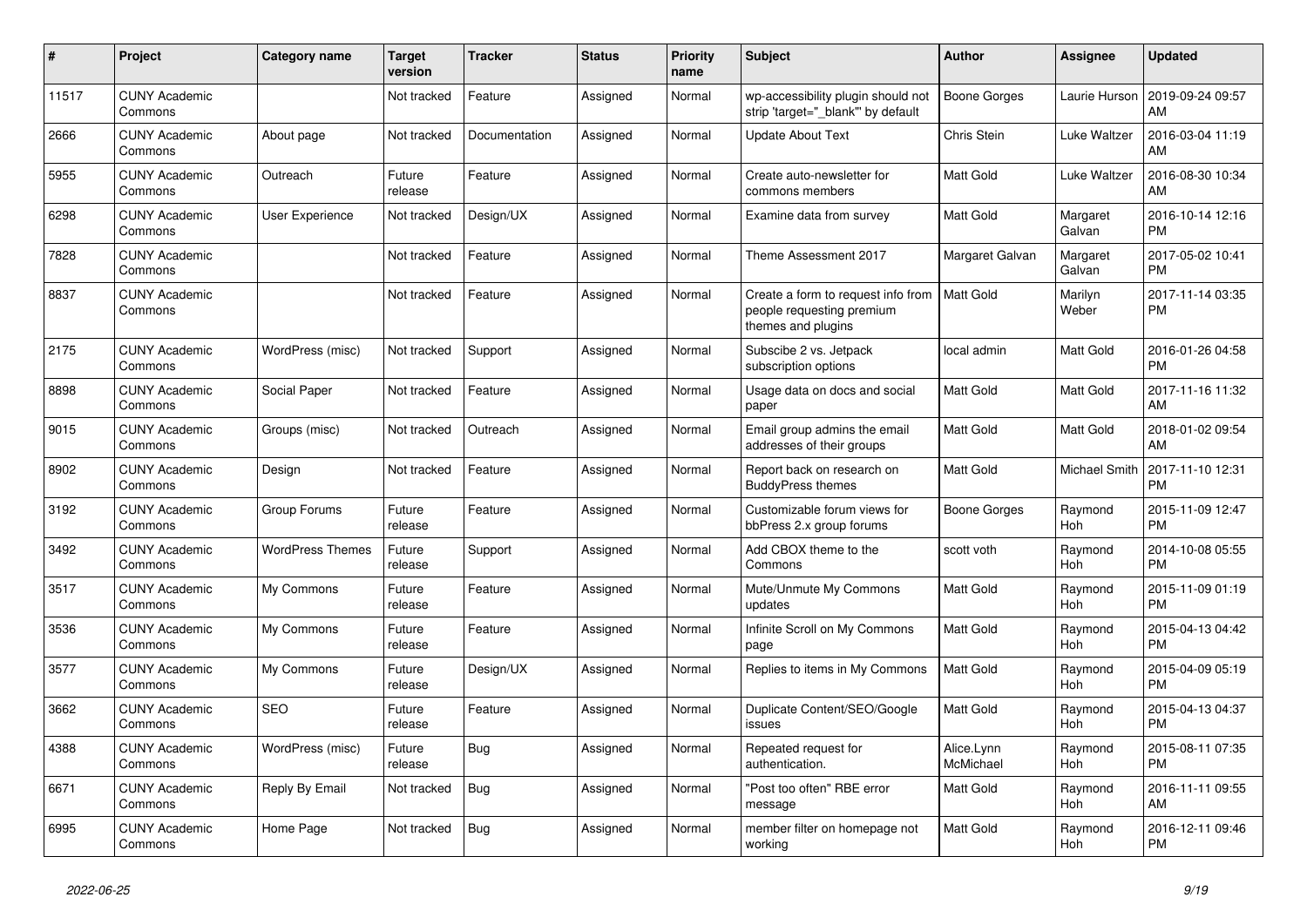| $\pmb{\#}$ | <b>Project</b>                  | Category name            | <b>Target</b><br>version | <b>Tracker</b> | <b>Status</b> | <b>Priority</b><br>name | <b>Subject</b>                                                        | <b>Author</b>        | <b>Assignee</b>       | <b>Updated</b>                |
|------------|---------------------------------|--------------------------|--------------------------|----------------|---------------|-------------------------|-----------------------------------------------------------------------|----------------------|-----------------------|-------------------------------|
| 8976       | <b>CUNY Academic</b><br>Commons | Reply By Email           | Not tracked              | Feature        | Assigned      | Normal                  | Package RBE new topics<br>posting?                                    | <b>Matt Gold</b>     | Raymond<br><b>Hoh</b> | 2017-12-04 02:34<br><b>PM</b> |
| 10659      | <b>CUNY Academic</b><br>Commons | Group Forums             | Future<br>release        | Feature        | Assigned      | Normal                  | Post to multiple groups via email                                     | <b>Matt Gold</b>     | Raymond<br>Hoh        | 2018-11-15 12:54<br>AM        |
| 13946      | <b>CUNY Academic</b><br>Commons | <b>WordPress Plugins</b> | 2.1.0                    | Support        | Assigned      | Normal                  | <b>Custom Embed handler For</b><br>OneDrive files                     | scott voth           | Raymond<br>Hoh        | 2022-05-26 10:46<br>AM        |
| 14439      | <b>CUNY Academic</b><br>Commons | Spam/Spam<br>Prevention  | 2.0.2                    | Support        | Assigned      | Normal                  | Aprroved comments held for<br>moderation                              | Laurie Hurson        | Raymond<br>Hoh        | 2022-06-14 11:36<br>AM        |
| 2571       | <b>NYCDH Community</b><br>Site  |                          |                          | Feature        | Assigned      | Normal                  | Add Google custom search box to<br>homepage                           | <b>Mark Newton</b>   | Raymond<br>Hoh        | 2013-05-18 07:49<br><b>PM</b> |
| 2574       | <b>NYCDH Community</b><br>Site  |                          |                          | Feature        | Assigned      | Normal                  | Add Way to Upload Files to<br>Groups                                  | Mark Newton          | Raymond<br><b>Hoh</b> | 2013-05-18 07:46<br><b>PM</b> |
| 8992       | <b>NYCDH Community</b><br>Site  |                          |                          | <b>Bug</b>     | Assigned      | Normal                  | Multiple RBE error reports                                            | <b>Matt Gold</b>     | Raymond<br>Hoh        | 2017-12-11 05:43<br><b>PM</b> |
| 497        | <b>CUNY Academic</b><br>Commons | <b>WordPress Plugins</b> | Future<br>release        | Feature        | Assigned      | Normal                  | Drag and Drop Ordering on<br><b>Gallery Post Plugin</b>               | <b>Matt Gold</b>     | Ron Rennick           | 2015-11-09 06:18<br><b>PM</b> |
| 481        | <b>CUNY Academic</b><br>Commons | Groups (misc)            | Future<br>release        | Feature        | Assigned      | Normal                  | ability to archive inactive groups<br>and blogs                       | Michael Mandiberg    | Samantha<br>Raddatz   | 2015-11-09 05:56<br><b>PM</b> |
| 653        | <b>CUNY Academic</b><br>Commons | Group Blogs              | Future<br>release        | Feature        | Assigned      | Normal                  | Redesign Integration of Groups<br>and Blogs                           | <b>Matt Gold</b>     | Samantha<br>Raddatz   | 2015-11-09 05:40<br><b>PM</b> |
| 1105       | <b>CUNY Academic</b><br>Commons | WordPress (misc)         | Future<br>release        | Feature        | Assigned      | Normal                  | Rephrase Blog Privacy Options                                         | <b>Matt Gold</b>     | Samantha<br>Raddatz   | 2015-11-09 06:19<br><b>PM</b> |
| 3458       | <b>CUNY Academic</b><br>Commons | Groups (misc)            | Future<br>release        | Feature        | Assigned      | Normal                  | Filter Members of Group by<br>Campus                                  | <b>Michael Smith</b> | Samantha<br>Raddatz   | 2014-09-26 08:32<br><b>PM</b> |
| 3473       | <b>CUNY Academic</b><br>Commons | User Experience          | Future<br>release        | Feature        | Assigned      | Normal                  | Commons profile: Add help info<br>about "Positions" replacing "title" | Keith Miyake         | Samantha<br>Raddatz   | 2015-11-09 02:28<br><b>PM</b> |
| 4027       | <b>CUNY Academic</b><br>Commons | Commons In A Box         | Not tracked              | Design/UX      | Assigned      | Normal                  | Usability review of CBOX update<br>procedures                         | <b>Matt Gold</b>     | Samantha<br>Raddatz   | 2015-05-11 06:36<br><b>PM</b> |
| 4221       | <b>CUNY Academic</b><br>Commons | Group Forums             | Future<br>release        | Design/UX      | Assigned      | Normal                  | Add 'Number of Posts' display<br>option to Forum page                 | Samantha Raddatz     | Samantha<br>Raddatz   | 2015-06-26 02:21<br><b>PM</b> |
| 4235       | <b>CUNY Academic</b><br>Commons |                          | Not tracked              | Design/UX      | Assigned      | Normal                  | Explore user experience around<br>comments on forum topics vs<br>docs | <b>Matt Gold</b>     | Samantha<br>Raddatz   | 2015-07-21 10:23<br>AM        |
| 4404       | <b>CUNY Academic</b><br>Commons | <b>Public Portfolio</b>  | Future<br>release        | Design/UX      | Assigned      | Normal                  | Change color of permissions info<br>on portfolio editing interface    | <b>Matt Gold</b>     | Samantha<br>Raddatz   | 2015-08-11 05:28<br><b>PM</b> |
| 4661       | <b>CUNY Academic</b><br>Commons | <b>User Experience</b>   | Future<br>release        | <b>Bug</b>     | Assigned      | Normal                  | <b>Simplify Events text</b>                                           | <b>Matt Gold</b>     | Samantha<br>Raddatz   | 2015-10-02 09:06<br><b>PM</b> |
| 4986       | <b>CUNY Academic</b><br>Commons | ZenDesk                  | Not tracked              | Support        | Assigned      | Normal                  | Prepare documentation for<br>Zendesk re web widget                    | <b>Matt Gold</b>     | Samantha<br>Raddatz   | 2016-02-25 03:09<br><b>PM</b> |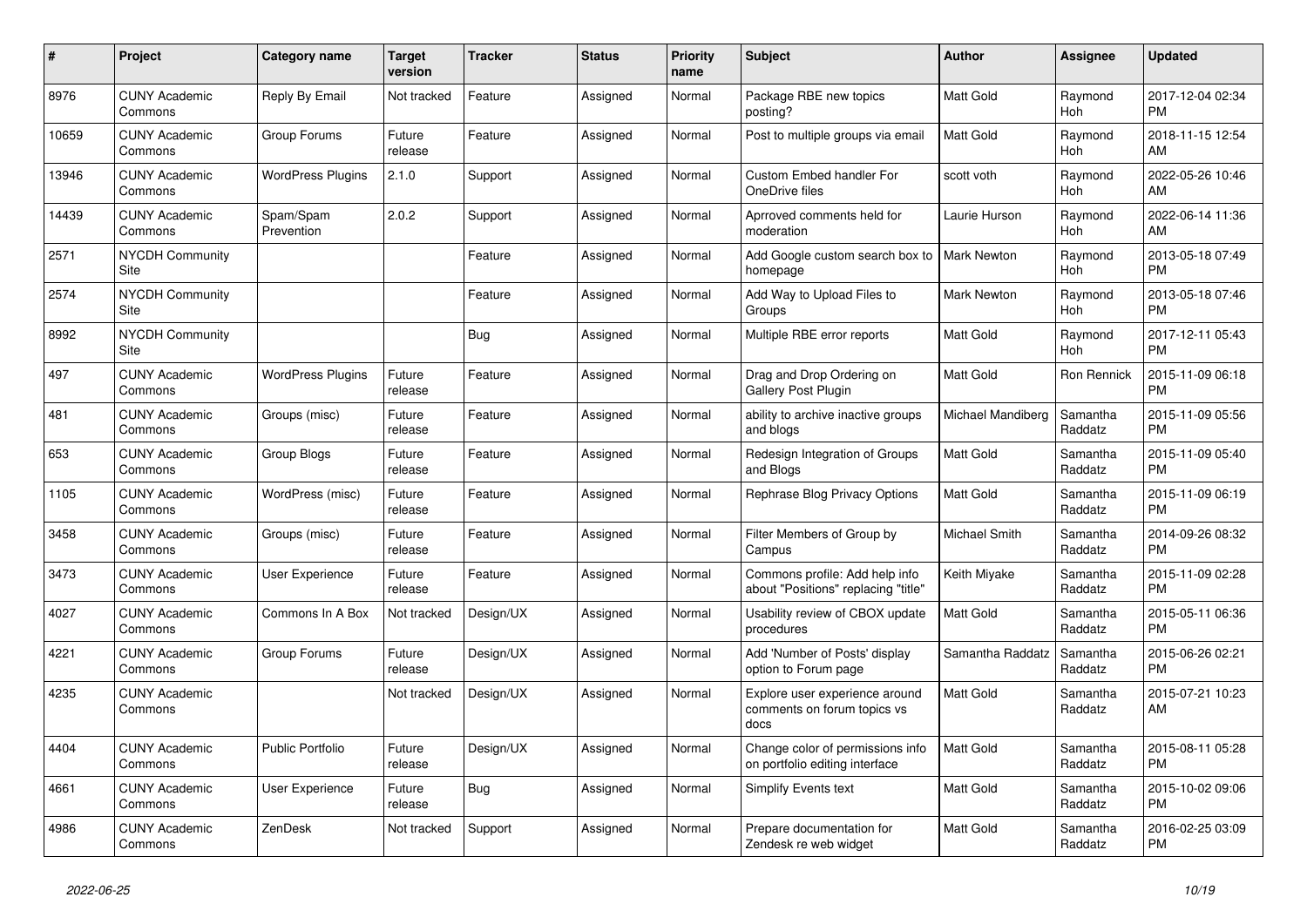| #    | Project                         | <b>Category name</b>     | <b>Target</b><br>version | <b>Tracker</b> | <b>Status</b> | <b>Priority</b><br>name | <b>Subject</b>                                                                     | Author           | Assignee            | <b>Updated</b>                |
|------|---------------------------------|--------------------------|--------------------------|----------------|---------------|-------------------------|------------------------------------------------------------------------------------|------------------|---------------------|-------------------------------|
| 5225 | <b>CUNY Academic</b><br>Commons | Registration             | Future<br>release        | Feature        | Assigned      | Normal                  | On-boarding Issues                                                                 | Luke Waltzer     | Samantha<br>Raddatz | 2016-02-12 02:58<br><b>PM</b> |
| 2612 | <b>CUNY Academic</b><br>Commons |                          | Not tracked              | Publicity      | Assigned      | Normal                  | Pinterest site for the Commons                                                     | local admin      | Sarah<br>Morgano    | 2016-03-04 11:19<br>AM        |
| 3510 | <b>CUNY Academic</b><br>Commons | Publicity                | 1.7                      | Publicity      | Assigned      | Normal                  | Post on the News Blog re: 'My<br>Commons'                                          | Micki Kaufman    | Sarah<br>Morgano    | 2014-10-15 11:18<br>AM        |
| 3511 | <b>CUNY Academic</b><br>Commons | Publicity                | 1.7                      | Publicity      | Assigned      | Normal                  | Social media for 1.7                                                               | Micki Kaufman    | Sarah<br>Morgano    | 2014-10-14 03:32<br><b>PM</b> |
| 636  | <b>CUNY Academic</b><br>Commons | WordPress (misc)         | Not tracked              | Support        | Assigned      | Normal                  | Create Lynda.com-like Table of<br>Contents for Prospective Tutorial<br>Screencasts | <b>Matt Gold</b> | scott voth          | 2016-02-23 03:12<br><b>PM</b> |
| 3524 | <b>CUNY Academic</b><br>Commons | Documentation            | Not tracked              | Documentation  | Assigned      | Normal                  | Post describing all you can do<br>when starting up a new<br>blog/group             | <b>Matt Gold</b> | scott voth          | 2014-10-04 12:56<br><b>PM</b> |
| 6115 | <b>CUNY Academic</b><br>Commons | Publicity                | Not tracked              | Feature        | Assigned      | Normal                  | create digital signage for GC                                                      | <b>Matt Gold</b> | scott voth          | 2016-10-11 10:09<br><b>PM</b> |
| 4070 | <b>CUNY Academic</b><br>Commons | Analytics                | Not tracked              | Support        | Assigned      | Normal                  | Request for JITP site analytics                                                    | Matt Gold        | Seth Persons        | 2016-02-23 03:09<br>PM        |
| 5316 | <b>CUNY Academic</b><br>Commons | User Experience          | Future<br>release        | Feature        | Assigned      | Normal                  | Prompt user email address<br>updates                                               | Matt Gold        | Stephen Real        | 2016-12-21 03:30<br><b>PM</b> |
| 3090 | <b>CUNY Academic</b><br>Commons | Twitter page             | Future<br>release        | Feature        | Assigned      | Normal                  | Prevent Retweets from showing<br>up on Commons twitter page                        | <b>Matt Gold</b> | <b>Tahir Butt</b>   | 2016-10-24 11:31<br>AM        |
| 6426 | <b>CUNY Academic</b><br>Commons | Spam/Spam<br>Prevention  | Future<br>release        | Feature        | Assigned      | Normal                  | Force captcha on all comments?                                                     | Matt Gold        | <b>Tahir Butt</b>   | 2016-10-24 02:06<br><b>PM</b> |
| 5581 | <b>CUNY Academic</b><br>Commons | Analytics                | Future<br>release        | Feature        | Assigned      | Normal                  | Explore alternatives to Google<br>Analytics                                        | Matt Gold        | Valerie<br>Townsend | 2020-04-17 03:12<br><b>PM</b> |
| 2577 | <b>NYCDH Community</b><br>Site  |                          |                          | Feature        | Assigned      | Low                     | Investigate Potential to Add Links<br>to the Forum                                 | Mark Newton      | Alex Gil            | 2013-05-16 09:40<br><b>PM</b> |
| 58   | <b>CUNY Academic</b><br>Commons | BuddyPress (misc)        | Future<br>release        | Feature        | Assigned      | Low                     | Make member search sortable by<br>last name                                        | Roberta Brody    | Boone<br>Gorges     | 2010-08-26 02:38<br><b>PM</b> |
| 519  | <b>CUNY Academic</b><br>Commons | <b>BuddyPress Docs</b>   | Future<br>release        | Feature        | Assigned      | Low                     | TOC for individual docs - for new<br>BP "wiki-like" plugin                         | scott voth       | Boone<br>Gorges     | 2015-11-09 05:54<br><b>PM</b> |
| 1165 | <b>CUNY Academic</b><br>Commons | <b>Email Invitations</b> | Future<br>release        | Feature        | Assigned      | Low                     | Allow saved lists of invitees under<br>Send Invites                                | Boone Gorges     | Boone<br>Gorges     | 2015-11-09 06:03<br>PM        |
| 1417 | <b>CUNY Academic</b><br>Commons | <b>BuddyPress Docs</b>   | Future<br>release        | Feature        | Assigned      | Low                     | Bulk actions for BuddyPress Docs   Boone Gorges                                    |                  | Boone<br>Gorges     | 2016-10-17 10:41<br><b>PM</b> |
| 1562 | <b>CUNY Academic</b><br>Commons | <b>WordPress Plugins</b> | Future<br>release        | Feature        | Assigned      | Low                     | Play with NYT Collaborative<br>Authoring Tool                                      | Matt Gold        | Boone<br>Gorges     | 2015-01-05 08:47<br><b>PM</b> |
| 2013 | <b>CUNY Academic</b><br>Commons | Public Portfolio         | Future<br>release        | Feature        | Assigned      | Low                     | Have Profile Privacy Options<br>show up only for filled-in fields                  | Matt Gold        | Boone<br>Gorges     | 2015-11-09 06:09<br>PM        |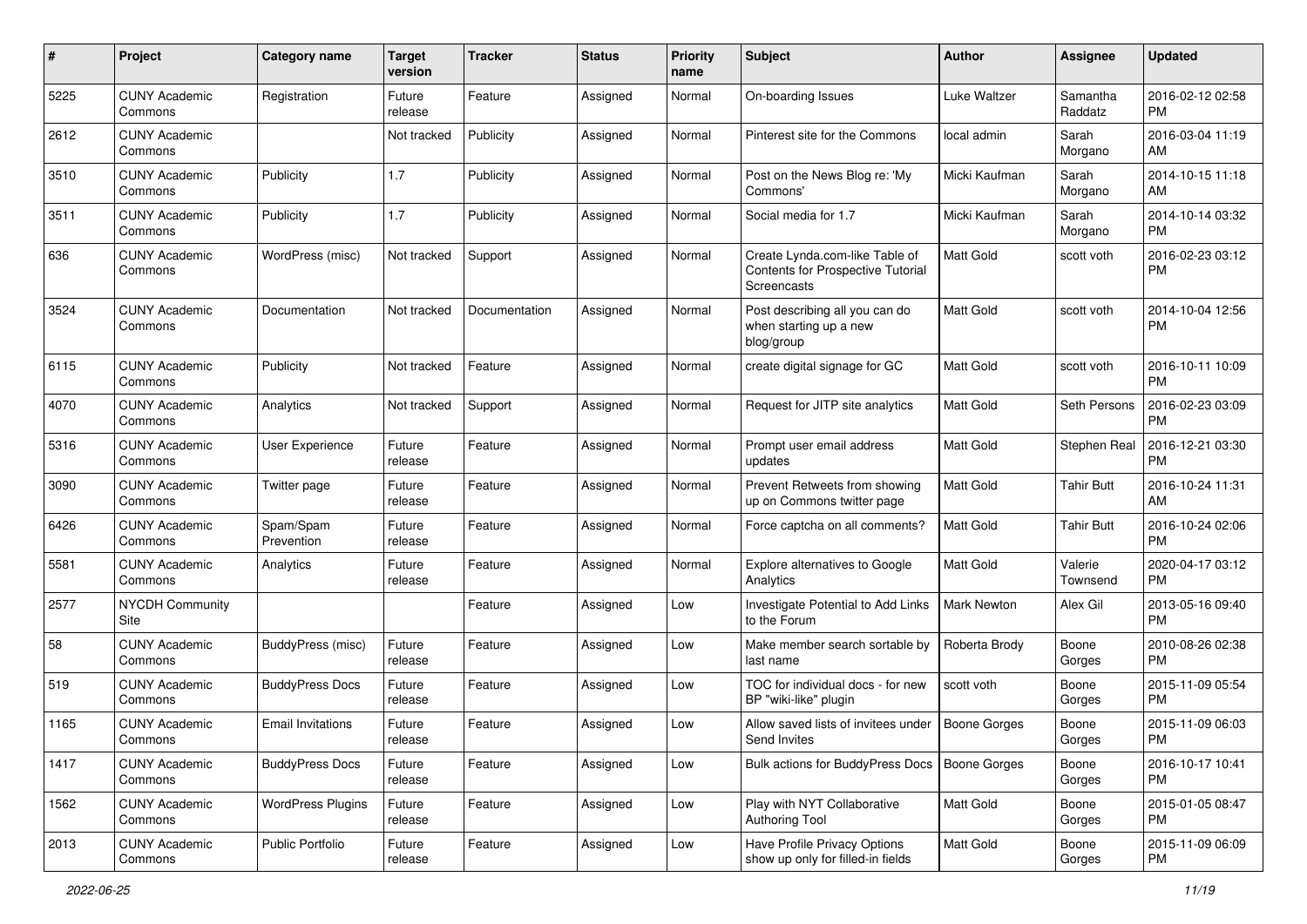| #     | Project                         | <b>Category name</b>       | <b>Target</b><br>version | <b>Tracker</b> | <b>Status</b> | <b>Priority</b><br>name | <b>Subject</b>                                                                | Author                  | Assignee            | <b>Updated</b>                |
|-------|---------------------------------|----------------------------|--------------------------|----------------|---------------|-------------------------|-------------------------------------------------------------------------------|-------------------------|---------------------|-------------------------------|
| 2223  | <b>CUNY Academic</b><br>Commons | <b>WordPress Plugins</b>   | Future<br>release        | Feature        | Assigned      | Low                     | Add Participad to the CUNY<br><b>Academic Commons</b>                         | <b>Matt Gold</b>        | Boone<br>Gorges     | 2014-09-17 10:03<br><b>PM</b> |
| 2325  | <b>CUNY Academic</b><br>Commons | BuddyPress (misc)          | Future<br>release        | Feature        | Assigned      | Low                     | Profile should have separate<br>fields for first/last names                   | local admin             | Boone<br>Gorges     | 2015-11-09 06:09<br><b>PM</b> |
| 2610  | <b>CUNY Academic</b><br>Commons | Group Invitations          | Future<br>release        | Feature        | Assigned      | Low                     | Request: Custom invitation<br>message to group invites                        | local admin             | Boone<br>Gorges     | 2015-11-09 06:13<br><b>PM</b> |
| 3080  | <b>CUNY Academic</b><br>Commons | <b>Group Files</b>         | Future<br>release        | Feature        | Assigned      | Low                     | Create a system to keep track of<br>file changes                              | <b>Matt Gold</b>        | Boone<br>Gorges     | 2014-02-26 10:04<br><b>PM</b> |
| 2618  | <b>NYCDH Community</b><br>Site  |                            |                          | Bug            | Assigned      | Low                     | Mark blogs as spam when created   Matt Gold<br>by users marked as spam        |                         | Boone<br>Gorges     | 2013-06-09 11:38<br><b>PM</b> |
| 3354  | <b>CUNY Academic</b><br>Commons | <b>Group Files</b>         | Future<br>release        | Feature        | Assigned      | Low                     | Allow Group Download of Multiple<br><b>Selected Files</b>                     | <b>Matt Gold</b>        | Chris Stein         | 2014-08-01 08:50<br>AM        |
| 940   | <b>CUNY Academic</b><br>Commons | Redmine                    | Future<br>release        | Feature        | Assigned      | Low                     | Communication with users after<br>releases                                    | Matt Gold               | Dominic<br>Giglio   | 2012-09-09 04:36<br><b>PM</b> |
| 1983  | <b>CUNY Academic</b><br>Commons | Home Page                  | Future<br>release        | Feature        | Assigned      | Low                     | Media Library integration with<br>Featured Content plugin                     | <b>Boone Gorges</b>     | Dominic<br>Giglio   | 2014-03-17 10:34<br>AM        |
| 6392  | <b>CUNY Academic</b><br>Commons | Group Forums               | Future<br>release        | Design/UX      | Assigned      | Low                     | Composition/Preview Panes in<br>Forum Posts                                   | <b>Luke Waltzer</b>     | Paige Dupont        | 2016-10-21 04:26<br><b>PM</b> |
| 333   | <b>CUNY Academic</b><br>Commons | <b>Email Notifications</b> | Future<br>release        | Feature        | Assigned      | Low                     | Delay Forum Notification Email<br>Delivery Until After Editing Period<br>Ends | <b>Matt Gold</b>        | Raymond<br>Hoh      | 2015-11-09 06:01<br><b>PM</b> |
| 1192  | <b>CUNY Academic</b><br>Commons | <b>Group Files</b>         | Future<br>release        | Feature        | Assigned      | Low                     | When posting group files, allow<br>users to add a category without<br>saving  | <b>Matt Gold</b>        | Raymond<br>Hoh      | 2015-11-09 05:53<br><b>PM</b> |
| 5016  | <b>CUNY Academic</b><br>Commons | Events                     | Future<br>release        | Feature        | Assigned      | Low                     | Allow comments to be posted on<br>events                                      | Matt Gold               | Raymond<br>Hoh      | 2019-03-01 02:23<br><b>PM</b> |
| 310   | <b>CUNY Academic</b><br>Commons | BuddyPress (misc)          | Future<br>release        | Feature        | Assigned      | Low                     | <b>Friend Request Email</b>                                                   | <b>Matt Gold</b>        | Samantha<br>Raddatz | 2015-11-09 05:08<br><b>PM</b> |
| 1423  | <b>CUNY Academic</b><br>Commons | BuddyPress (misc)          | Future<br>release        | Feature        | Assigned      | Low                     | Show an avatar for pingback<br>comment activity items                         | Boone Gorges            | <b>Tahir Butt</b>   | 2016-10-24 12:03<br><b>PM</b> |
| 16294 | <b>CUNY Academic</b><br>Commons |                            |                          | <b>Bug</b>     | <b>New</b>    | Urgent                  | CAC is down                                                                   | Raffi<br>Khatchadourian |                     | 2022-06-24 02:36<br><b>PM</b> |
| 15685 | <b>CUNY Academic</b><br>Commons |                            |                          | Support        | <b>New</b>    | High                    | problem with chrome?                                                          | Marilyn Weber           |                     | 2022-04-25 03:40<br>PM        |
| 13457 | <b>CUNY Academic</b><br>Commons | Group Forums               | 2.0.2                    | Bug            | New           | High                    | Forum post not sending<br>notifications                                       | Filipa Calado           | Raymond<br>Hoh      | 2022-06-14 11:36<br>AM        |
| 364   | <b>CUNY Academic</b><br>Commons | <b>WordPress Plugins</b>   | Future<br>release        | Feature        | New           | Normal                  | <b>Bulletin Board</b>                                                         | Matt Gold               |                     | 2015-01-05 08:50<br><b>PM</b> |
| 5199  | <b>CUNY Academic</b><br>Commons | Social Paper               | Future<br>release        | Feature        | New           | Normal                  | add tables to the SP editor                                                   | Marilyn Weber           |                     | 2016-10-24 11:27<br>AM        |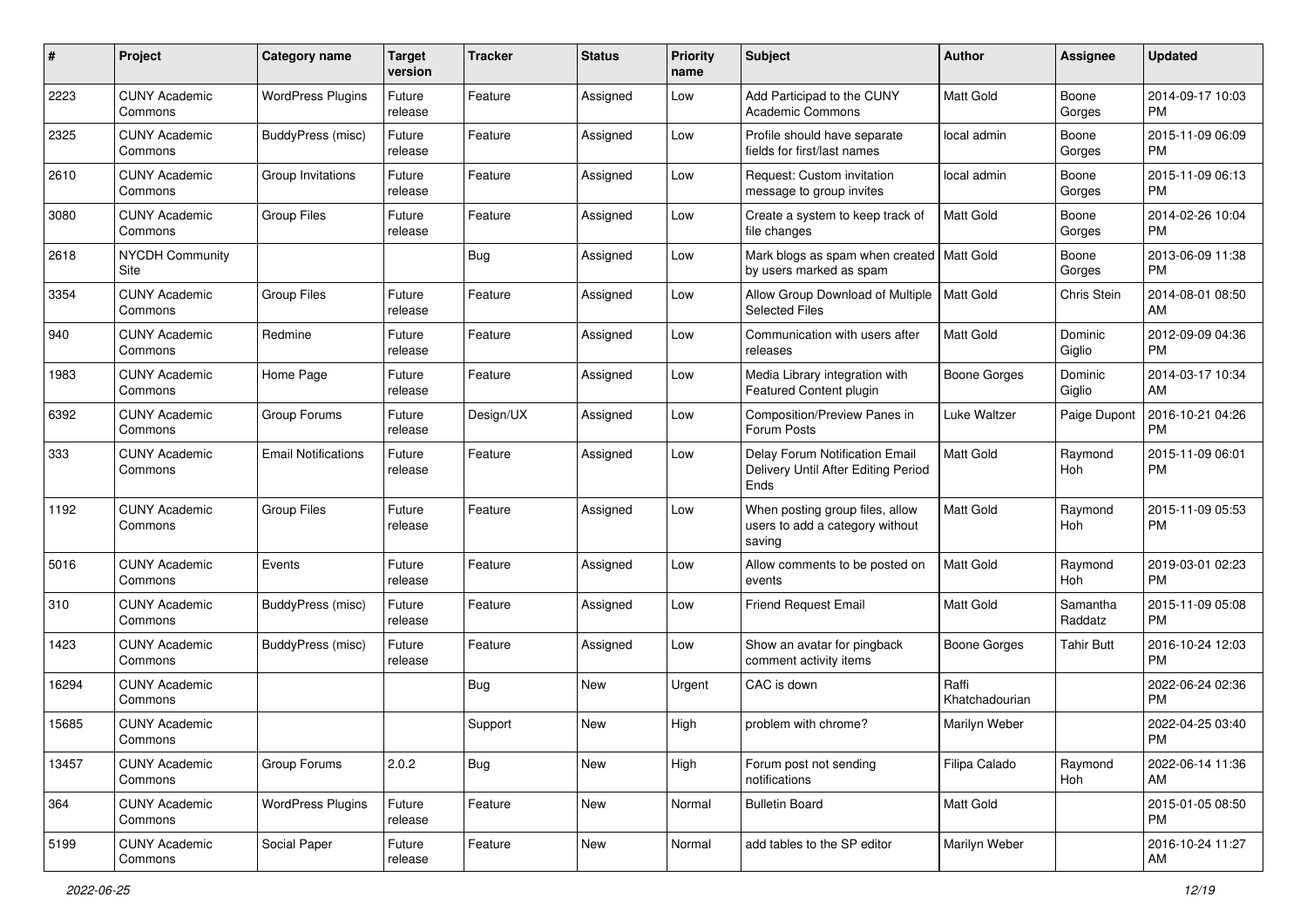| #     | Project                         | <b>Category name</b>       | <b>Target</b><br>version | <b>Tracker</b> | <b>Status</b> | <b>Priority</b><br>name | Subject                                                                                                      | Author                  | Assignee | <b>Updated</b>                |
|-------|---------------------------------|----------------------------|--------------------------|----------------|---------------|-------------------------|--------------------------------------------------------------------------------------------------------------|-------------------------|----------|-------------------------------|
| 5205  | <b>CUNY Academic</b><br>Commons | Social Paper               | Future<br>release        | Feature        | New           | Normal                  | Social Paper folders                                                                                         | Marilyn Weber           |          | 2016-02-11 10:24<br><b>PM</b> |
| 5488  | <b>CUNY Academic</b><br>Commons | Social Paper               | Future<br>release        | <b>Bug</b>     | New           | Normal                  | Add a "last edited by" field to<br>Social Paper group directories                                            | <b>Boone Gorges</b>     |          | 2016-04-21 10:05<br><b>PM</b> |
| 5489  | <b>CUNY Academic</b><br>Commons | Social Paper               | Future<br>release        | Feature        | New           | Normal                  | Asc/desc sorting for Social Paper<br>directories                                                             | Boone Gorges            |          | 2016-04-21 10:06<br><b>PM</b> |
| 5992  | <b>CUNY Academic</b><br>Commons | <b>Email Notifications</b> | Future<br>release        | Feature        | <b>New</b>    | Normal                  | Changing the From line of<br>autogenerated blog emails                                                       | Marilyn Weber           |          | 2018-09-27 05:19<br><b>PM</b> |
| 6332  | <b>CUNY Academic</b><br>Commons | WordPress (misc)           | Future<br>release        | Feature        | New           | Normal                  | Allow uploaded files to be marked<br>as private in an ad hoc way                                             | Boone Gorges            |          | 2016-10-17 11:41<br><b>PM</b> |
| 6755  | <b>CUNY Academic</b><br>Commons | WordPress (misc)           | Future<br>release        | <b>Bug</b>     | New           | Normal                  | Cannot Deactivate Plugin                                                                                     | Laura Kane              |          | 2016-11-16 01:12<br><b>PM</b> |
| 9720  | <b>CUNY Academic</b><br>Commons | Authentication             | Future<br>release        | Feature        | New           | Normal                  | The Commons should be an<br>oAuth provider                                                                   | <b>Boone Gorges</b>     |          | 2019-03-01 02:04<br><b>PM</b> |
| 11024 | <b>CUNY Academic</b><br>Commons | WordPress (misc)           | Future<br>release        | Bug            | New           | Normal                  | Subsites should not show "you<br>should update your .htaccess<br>now" notice after permalink<br>setting save | <b>Boone Gorges</b>     |          | 2019-01-28 01:35<br><b>PM</b> |
| 11392 | <b>CUNY Academic</b><br>Commons |                            | Future<br>release        | <b>Bug</b>     | <b>New</b>    | Normal                  | Migrate users away from<br><b>StatPress</b>                                                                  | <b>Boone Gorges</b>     |          | 2019-04-23 03:53<br><b>PM</b> |
| 11843 | <b>CUNY Academic</b><br>Commons | WordPress (misc)           | Future<br>release        | Design/UX      | <b>New</b>    | Normal                  | Tweaking the Gutenberg Editor<br>Interface                                                                   | Laurie Hurson           |          | 2022-04-26 12:00<br><b>PM</b> |
| 11860 | <b>CUNY Academic</b><br>Commons | Registration               | Future<br>release        | Feature        | New           | Normal                  | Ensure Students Are Aware They<br>Can Use Aliases At Registration                                            | scott voth              |          | 2019-09-24 08:46<br>AM        |
| 12328 | <b>CUNY Academic</b><br>Commons |                            | Not tracked              | Support        | New           | Normal                  | Sign up Code for Non-CUNY<br>Faculty                                                                         | Laurie Hurson           |          | 2020-01-28 10:25<br>AM        |
| 12352 | <b>CUNY Academic</b><br>Commons |                            | Not tracked              | Support        | <b>New</b>    | Normal                  | "posts list" page builder block<br>option                                                                    | Marilyn Weber           |          | 2020-02-03 01:29<br><b>PM</b> |
| 12573 | <b>CUNY Academic</b><br>Commons | <b>WordPress Plugins</b>   | Future<br>release        | <b>Bug</b>     | <b>New</b>    | Normal                  | <b>CommentPress Core Issues</b>                                                                              | scott voth              |          | 2020-03-24 04:32<br><b>PM</b> |
| 13048 | <b>CUNY Academic</b><br>Commons | Shortcodes and<br>embeds   | Future<br>release        | Feature        | New           | Normal                  | Jupyter Notebooks support                                                                                    | Boone Gorges            |          | 2020-07-14 11:46<br>AM        |
| 13650 | <b>CUNY Academic</b><br>Commons | Group Library              | Future<br>release        | Feature        | New           | Normal                  | Forum Attachments in Group<br>Library                                                                        | Laurie Hurson           |          | 2021-11-19 12:30<br>PM        |
| 14792 | <b>CUNY Academic</b><br>Commons |                            |                          | Bug            | New           | Normal                  | Inconsistent email notifications<br>from gravity forms                                                       | Raffi<br>Khatchadourian |          | 2021-10-04 01:50<br><b>PM</b> |
| 14911 | <b>CUNY Academic</b><br>Commons | <b>WordPress Themes</b>    | Not tracked              | Support        | New           | Normal                  | Twentytwentyone theme                                                                                        | Marilyn Weber           |          | 2021-10-28 10:37<br>AM        |
| 14936 | <b>CUNY Academic</b><br>Commons |                            |                          | <b>Bug</b>     | New           | Normal                  | Commons websites blocked by<br>SPS campus network                                                            | Laurie Hurson           |          | 2021-11-03 03:57<br><b>PM</b> |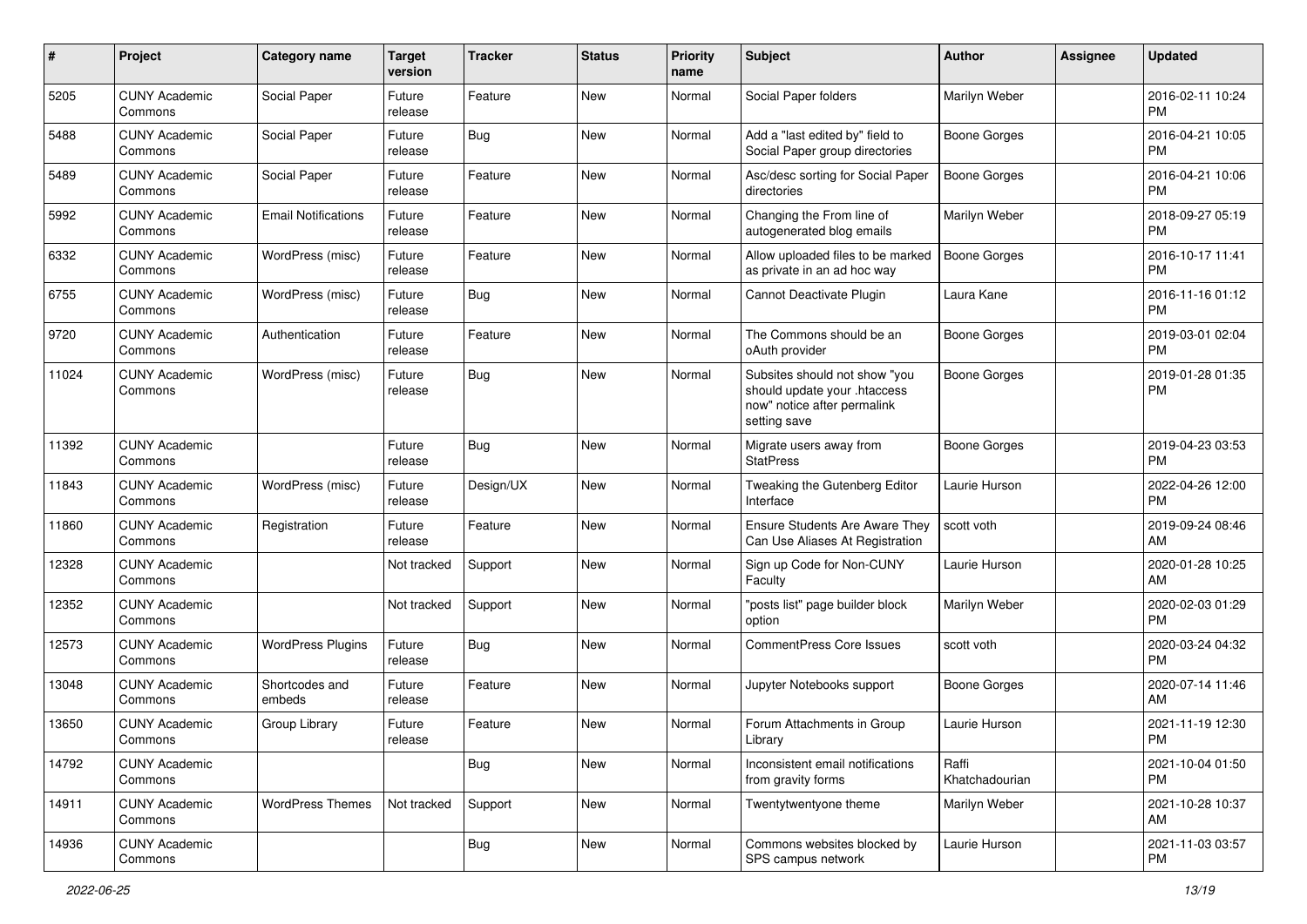| $\sharp$ | Project                         | <b>Category name</b>      | <b>Target</b><br>version | <b>Tracker</b> | <b>Status</b> | <b>Priority</b><br>name | <b>Subject</b>                                                                            | Author                  | Assignee          | <b>Updated</b>                |
|----------|---------------------------------|---------------------------|--------------------------|----------------|---------------|-------------------------|-------------------------------------------------------------------------------------------|-------------------------|-------------------|-------------------------------|
| 14940    | <b>CUNY Academic</b><br>Commons |                           |                          | <b>Bug</b>     | <b>New</b>    | Normal                  | Discrepancy between Commons<br>profile "sites" and actual # of sites                      | Laurie Hurson           |                   | 2021-11-08 11:09<br>AM        |
| 15045    | <b>CUNY Academic</b><br>Commons |                           |                          | Support        | New           | Normal                  | no result for KCeL in the search<br>box on the commons                                    | Marilyn Weber           |                   | 2021-12-10 11:29<br>AM        |
| 15565    | <b>CUNY Academic</b><br>Commons |                           |                          | Support        | New           | Normal                  | Events - send updates to an email<br>listserv                                             | Marilyn Weber           |                   | 2022-03-10 01:06<br><b>PM</b> |
| 15757    | <b>CUNY Academic</b><br>Commons |                           |                          | <b>Bug</b>     | <b>New</b>    | Normal                  | Members # do not match                                                                    | Laurie Hurson           |                   | 2022-03-30 04:52<br><b>PM</b> |
| 15816    | <b>CUNY Academic</b><br>Commons |                           | Not tracked              | Support        | <b>New</b>    | Normal                  | slow loading at SPS                                                                       | Marilyn Weber           |                   | 2022-04-05 01:26<br><b>PM</b> |
| 16255    | <b>CUNY Academic</b><br>Commons | WordPress (misc)          |                          | <b>Bug</b>     | New           | Normal                  | Need to define 'MULTISITE'<br>constant in wp-config.php                                   | Raymond Hoh             |                   | 2022-06-19 09:31<br>AM        |
| 11968    | JustPublics@365<br>MediaCamp    |                           |                          | Feature        | New           | Normal                  | Nanoscience Retractable Display<br>Unit                                                   | Donald Cherry           | Bonnie<br>Eissner | 2021-02-19 08:50<br>AM        |
| 2753     | <b>CUNY Academic</b><br>Commons | <b>Public Portfolio</b>   | Future<br>release        | Feature        | <b>New</b>    | Normal                  | Create actual actual tagification in<br>academic interests and other<br>fields            | Micki Kaufman           | Boone<br>Gorges   | 2015-01-05 08:52<br><b>PM</b> |
| 3580     | <b>CUNY Academic</b><br>Commons | Group Blogs               | Future<br>release        | Feature        | <b>New</b>    | Normal                  | Multiple blogs per group                                                                  | <b>Boone Gorges</b>     | Boone<br>Gorges   | 2018-02-20 02:02<br><b>PM</b> |
| 4481     | <b>CUNY Academic</b><br>Commons | Events                    | Future<br>release        | Feature        | New           | Normal                  | Group admins/mods should have<br>the ability to unlink an event from<br>the group         | <b>Boone Gorges</b>     | Boone<br>Gorges   | 2017-04-24 03:53<br><b>PM</b> |
| 4592     | <b>CUNY Academic</b><br>Commons | Events                    | Future<br>release        | Design/UX      | New           | Normal                  | Event Creation - Venue Dropdown<br>Slow                                                   | Samantha Raddatz        | Boone<br>Gorges   | 2015-09-14 04:56<br><b>PM</b> |
| 5182     | <b>CUNY Academic</b><br>Commons | Social Paper              | Future<br>release        | Design/UX      | New           | Normal                  | "Publishing" a private paper on<br>social paper?                                          | Raffi<br>Khatchadourian | Boone<br>Gorges   | 2016-10-13 04:12<br><b>PM</b> |
| 7022     | <b>CUNY Academic</b><br>Commons | Announcements             | Future<br>release        | <b>Bug</b>     | <b>New</b>    | Normal                  | Sitewide announcements should<br>be displayed on, and dismissable<br>from, mapped domains | Boone Gorges            | Boone<br>Gorges   | 2018-03-22 10:18<br>AM        |
| 7663     | <b>CUNY Academic</b><br>Commons | Social Paper              | Future<br>release        | <b>Bug</b>     | <b>New</b>    | Normal                  | Social Paper notifications not<br>formatted correctly on secondary<br>sites               | <b>Boone Gorges</b>     | Boone<br>Gorges   | 2018-04-16 03:52<br><b>PM</b> |
| 7981     | <b>CUNY Academic</b><br>Commons | Social Paper              | Future<br>release        | <b>Bug</b>     | New           | Normal                  | Social Paper comments should<br>not go to spam                                            | <b>Luke Waltzer</b>     | Boone<br>Gorges   | 2018-04-16 03:52<br><b>PM</b> |
| 8835     | <b>CUNY Academic</b><br>Commons | <b>Blogs (BuddyPress)</b> | Future<br>release        | Feature        | New           | Normal                  | Extend cuny.is shortlinks to sites                                                        | Luke Waltzer            | Boone<br>Gorges   | 2022-04-26 11:59<br>AM        |
| 9926     | <b>CUNY Academic</b><br>Commons | <b>WordPress Plugins</b>  | Future<br>release        | Bug            | New           | Normal                  | twitter-mentions-as-comments<br>cron jobs can run long                                    | <b>Boone Gorges</b>     | Boone<br>Gorges   | 2018-10-24 12:34<br>PM        |
| 10226    | <b>CUNY Academic</b><br>Commons | Courses                   | Future<br>release        | Feature        | New           | Normal                  | Add "My Courses" to drop down<br>list                                                     | scott voth              | Boone<br>Gorges   | 2021-11-19 12:42<br>PM        |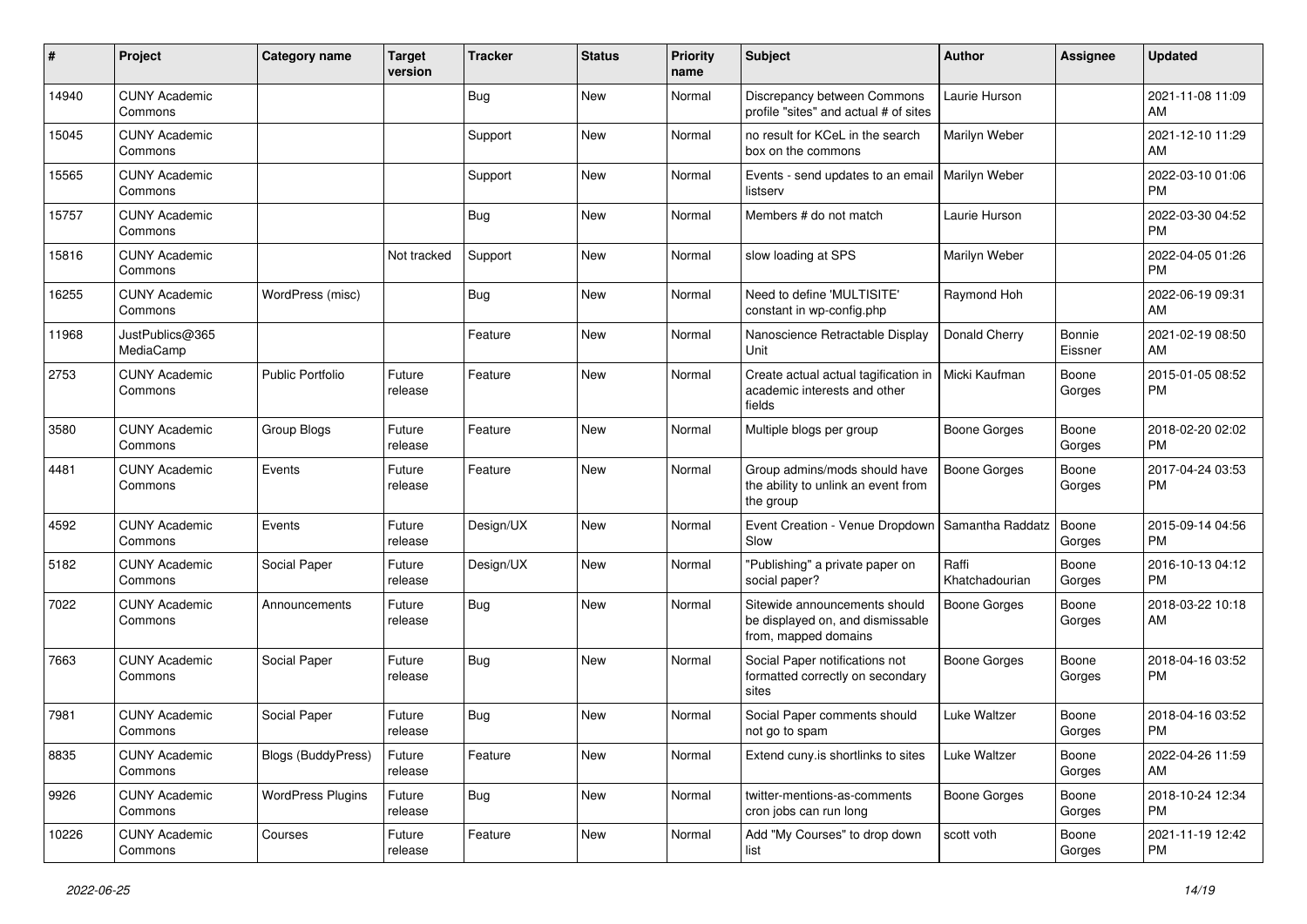| #     | Project                         | <b>Category name</b>       | <b>Target</b><br>version | <b>Tracker</b> | <b>Status</b> | <b>Priority</b><br>name | <b>Subject</b>                                                                                | <b>Author</b>       | Assignee        | <b>Updated</b>                |
|-------|---------------------------------|----------------------------|--------------------------|----------------|---------------|-------------------------|-----------------------------------------------------------------------------------------------|---------------------|-----------------|-------------------------------|
| 10794 | <b>CUNY Academic</b><br>Commons | Performance                | Not tracked              | <b>Bug</b>     | <b>New</b>    | Normal                  | Memcached connection<br>occasionally breaks                                                   | <b>Boone Gorges</b> | Boone<br>Gorges | 2018-12-06 03:30<br><b>PM</b> |
| 11496 | <b>CUNY Academic</b><br>Commons | <b>Public Portfolio</b>    | 1.15.2                   | Support        | <b>New</b>    | Normal                  | Replace Twitter Icon on Member<br>Portfolio page                                              | scott voth          | Boone<br>Gorges | 2019-06-06 01:03<br><b>PM</b> |
| 11531 | <b>CUNY Academic</b><br>Commons | Events                     | Future<br>release        | Feature        | <b>New</b>    | Normal                  | Main Events calendar should<br>include non-public events that<br>user has access to           | scott voth          | Boone<br>Gorges | 2019-06-11 10:00<br>AM        |
| 12042 | <b>CUNY Academic</b><br>Commons | <b>Email Notifications</b> | Future<br>release        | Feature        | New           | Normal                  | Improved error logging for BPGES   Boone Gorges<br>send queue                                 |                     | Boone<br>Gorges | 2021-11-19 12:25<br><b>PM</b> |
| 12091 | <b>CUNY Academic</b><br>Commons | <b>Group Files</b>         | Future<br>release        | Feature        | New           | Normal                  | Improved pre-upload file<br>validation for bp-group-documents                                 | <b>Boone Gorges</b> | Boone<br>Gorges | 2019-11-14 01:21<br><b>PM</b> |
| 12438 | <b>CUNY Academic</b><br>Commons | Courses                    | Not tracked              | <b>Bug</b>     | <b>New</b>    | Normal                  | Site appearing twice                                                                          | Laurie Hurson       | Boone<br>Gorges | 2020-02-18 01:34<br><b>PM</b> |
| 12911 | <b>CUNY Academic</b><br>Commons |                            | Not tracked              | Feature        | <b>New</b>    | Normal                  | Block access to xmlrpc.php based<br>on User-Agent                                             | <b>Boone Gorges</b> | Boone<br>Gorges | 2020-06-09 05:12<br><b>PM</b> |
| 13370 | <b>CUNY Academic</b><br>Commons | Group Library              | Future<br>release        | Feature        | <b>New</b>    | Normal                  | Library bulk deletion and folder<br>editing                                                   | Colin McDonald      | Boone<br>Gorges | 2020-10-13 10:41<br>AM        |
| 13466 | <b>CUNY Academic</b><br>Commons | Cavalcade                  | Future<br>release        | Feature        | <b>New</b>    | Normal                  | Automated cleanup for duplicate<br>Cavalcade tasks                                            | <b>Boone Gorges</b> | Boone<br>Gorges | 2020-10-13 05:24<br><b>PM</b> |
| 13835 | <b>CUNY Academic</b><br>Commons | WordPress (misc)           | Future<br>release        | Feature        | <b>New</b>    | Normal                  | Allow OneSearch widget to have<br>'CUNY' as campus                                            | <b>Boone Gorges</b> | Boone<br>Gorges | 2021-11-19 12:39<br><b>PM</b> |
| 13949 | <b>CUNY Academic</b><br>Commons |                            | Not tracked              | Bug            | <b>New</b>    | Normal                  | Continued debugging of runaway<br>MySQL connections                                           | Matt Gold           | Boone<br>Gorges | 2021-09-14 10:42<br>AM        |
| 14184 | <b>CUNY Academic</b><br>Commons | <b>Public Portfolio</b>    | Future<br>release        | Feature        | <b>New</b>    | Normal                  | Centralized mechanism for storing<br>Campus affiliations                                      | Boone Gorges        | Boone<br>Gorges | 2022-01-04 11:35<br>AM        |
| 14309 | <b>CUNY Academic</b><br>Commons | Group Library              | Future<br>release        | Feature        | <b>New</b>    | Normal                  | Better handling of<br>bp group document file<br>download attempts when file is<br>not present | Boone Gorges        | Boone<br>Gorges | 2021-11-19 12:28<br><b>PM</b> |
| 14908 | <b>CUNY Academic</b><br>Commons | Performance                |                          | Bug            | <b>New</b>    | Normal                  | Stale object cache on cdev                                                                    | Raymond Hoh         | Boone<br>Gorges | 2021-12-07 09:45<br>AM        |
| 14987 | <b>CUNY Academic</b><br>Commons | <b>WordPress Plugins</b>   | Future<br>release        | <b>Bug</b>     | New           | Normal                  | Elementor update causes<br>database freeze-up                                                 | <b>Boone Gorges</b> | Boone<br>Gorges | 2021-11-29 12:02<br><b>PM</b> |
| 15210 | <b>CUNY Academic</b><br>Commons | Analytics                  | Not tracked              | Design/UX      | <b>New</b>    | Normal                  | Google Analytics improvements                                                                 | Colin McDonald      | Boone<br>Gorges | 2022-05-24 10:47<br>AM        |
| 15767 | <b>CUNY Academic</b><br>Commons | WordPress (misc)           |                          | Support        | <b>New</b>    | Normal                  | Site loading slowly                                                                           | scott voth          | Boone<br>Gorges | 2022-04-04 08:56<br><b>PM</b> |
| 15883 | <b>CUNY Academic</b><br>Commons |                            | 2.1.0                    | Feature        | <b>New</b>    | Normal                  | Release BPGES update                                                                          | Boone Gorges        | Boone<br>Gorges | 2022-05-26 10:39<br>AM        |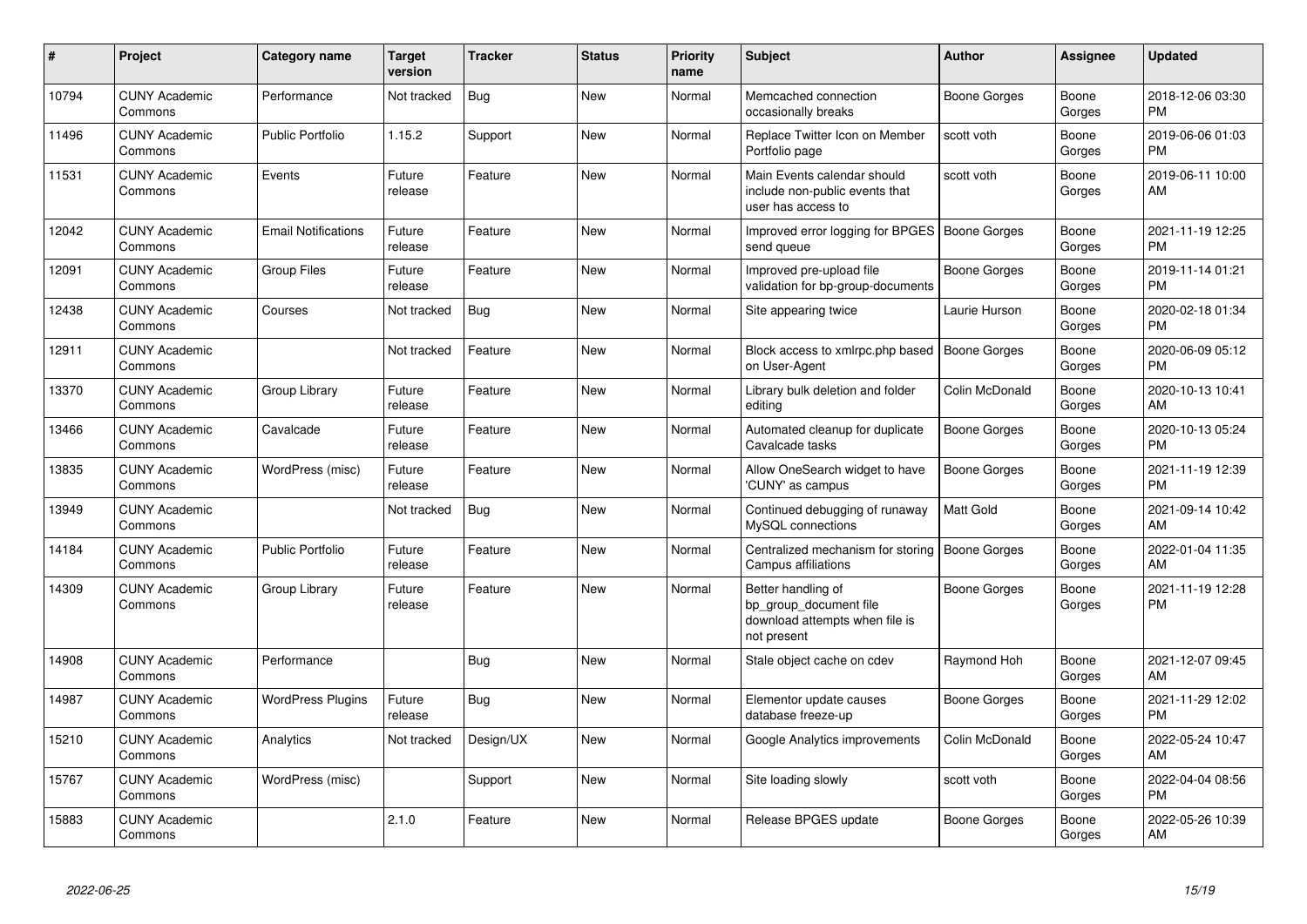| #     | <b>Project</b>                  | Category name                  | <b>Target</b><br>version | <b>Tracker</b> | <b>Status</b> | <b>Priority</b><br>name | <b>Subject</b>                                                               | <b>Author</b>           | <b>Assignee</b>    | <b>Updated</b>                |
|-------|---------------------------------|--------------------------------|--------------------------|----------------|---------------|-------------------------|------------------------------------------------------------------------------|-------------------------|--------------------|-------------------------------|
| 16199 | <b>CUNY Academic</b><br>Commons | <b>Directories</b>             | 2.0.2                    | <b>Bug</b>     | <b>New</b>    | Normal                  | Removed "Semester" Filter from<br><b>Courses Directory</b>                   | Laurie Hurson           | Boone<br>Gorges    | 2022-06-14 11:36<br>AM        |
| 3059  | <b>CUNY Academic</b><br>Commons | Group Forums                   | Future<br>release        | Design/UX      | <b>New</b>    | Normal                  | Forum Post Permissable Content<br><b>Explanatory Text</b>                    | Chris Stein             | Chris Stein        | 2015-04-02 11:27<br>AM        |
| 10354 | <b>CUNY Academic</b><br>Commons | <b>Public Portfolio</b>        | Future<br>release        | Feature        | New           | Normal                  | Opt out of Having a Profile Page                                             | scott voth              | Chris Stein        | 2020-05-12 10:43<br>AM        |
| 13199 | <b>CUNY Academic</b><br>Commons | Group Forums                   | Future<br>release        | Feature        | New           | Normal                  | Favoring Groups over bbPress<br>plugin                                       | Colin McDonald          | Colin<br>McDonald  | 2021-11-19 12:28<br><b>PM</b> |
| 13331 | <b>CUNY Academic</b><br>Commons | Site cloning                   | Future<br>release        | Bug            | <b>New</b>    | Normal                  | Combine Site Template and<br>Clone operations                                | Boone Gorges            | Jeremy Felt        | 2021-11-19 12:39<br><b>PM</b> |
| 13891 | <b>CUNY Academic</b><br>Commons | Internal Tools and<br>Workflow | 2.1.0                    | Feature        | <b>New</b>    | Normal                  | Migrate automated linting to<br>GitHub Actions                               | Boone Gorges            | Jeremy Felt        | 2022-05-26 10:45<br>AM        |
| 15194 | <b>CUNY Academic</b><br>Commons | Internal Tools and<br>Workflow | 2.1.0                    | Feature        | <b>New</b>    | Normal                  | PHPCS sniff for un-restored<br>switch to blog() calls                        | Boone Gorges            | Jeremy Felt        | 2022-05-26 10:45<br>AM        |
| 11879 | <b>CUNY Academic</b><br>Commons |                                | Not tracked              | Bug            | <b>New</b>    | Normal                  | Hypothesis comments appearing<br>on multiple, different pdfs across<br>blogs | Laurie Hurson           | Laurie Hurson      | 2019-09-19 02:39<br><b>PM</b> |
| 14475 | <b>CUNY Academic</b><br>Commons |                                | Not tracked              | Publicity      | <b>New</b>    | Normal                  | OER Showcase Page                                                            | Laurie Hurson           | Laurie Hurson      | 2021-09-14 10:46<br>AM        |
| 6078  | <b>CUNY Academic</b><br>Commons | <b>Blogs (BuddyPress)</b>      | Future<br>release        | Feature        | <b>New</b>    | Normal                  | <b>Explore Adding Network Blog</b><br>Metadata Plugin                        | Luke Waltzer            | Luke Waltzer       | 2016-10-11 10:29<br><b>PM</b> |
| 8211  | <b>CUNY Academic</b><br>Commons | <b>WordPress Themes</b>        | Future<br>release        | Feature        | <b>New</b>    | Normal                  | Theme Suggestions: Material<br>Design-Inspired Themes                        | Margaret Galvan         | Margaret<br>Galvan | 2017-08-07 02:48<br><b>PM</b> |
| 12392 | <b>CUNY Academic</b><br>Commons | Help/Codex                     | Not tracked              | Documentation  | New           | Normal                  | <b>Updates to Common Commons</b><br>Questions on Help Page                   | scott voth              | Margaret<br>Galvan | 2020-02-11 10:53<br>AM        |
| 3509  | <b>CUNY Academic</b><br>Commons | Publicity                      | 1.7                      | Publicity      | New           | Normal                  | Create 1.7 digital signage imagery                                           | Micki Kaufman           | Marilyn<br>Weber   | 2014-10-01 12:40<br><b>PM</b> |
| 9420  | <b>CUNY Academic</b><br>Commons | cuny.is                        | Not tracked              | Feature        | <b>New</b>    | Normal                  | Request for http://cuny.is/streams                                           | Raffi<br>Khatchadourian | Marilyn<br>Weber   | 2018-04-02 10:08<br>AM        |
| 12382 | <b>CUNY Academic</b><br>Commons | Membership                     | Not tracked              | Support        | New           | Normal                  | Email request change                                                         | Marilyn Weber           | Marilyn<br>Weber   | 2020-02-06 12:56<br><b>PM</b> |
| 3657  | <b>CUNY Academic</b><br>Commons | WordPress (misc)               | Not tracked              | Feature        | <b>New</b>    | Normal                  | Create alert for GC email<br>addresses                                       | <b>Matt Gold</b>        | Matt Gold          | 2016-04-14 11:29<br><b>PM</b> |
| 3691  | <b>CUNY Academic</b><br>Commons | <b>WordPress Plugins</b>       | Future<br>release        | <b>Bug</b>     | <b>New</b>    | Normal                  | <b>WPMU Domain Mapping</b><br>Debugging on cdev                              | Raymond Hoh             | Matt Gold          | 2014-12-12 09:04<br>AM        |
| 4225  | <b>CUNY Academic</b><br>Commons | DiRT Integration               | Future<br>release        | Design/UX      | <b>New</b>    | Normal                  | Add information to DIRT page (in<br>Create a Group)                          | Samantha Raddatz        | Matt Gold          | 2015-06-26 03:14<br><b>PM</b> |
| 4972  | <b>CUNY Academic</b><br>Commons | Analytics                      | Not tracked              | Bug            | <b>New</b>    | Normal                  | <b>Newsletter Analytics</b>                                                  | Stephen Real            | Matt Gold          | 2015-12-09 12:54<br><b>PM</b> |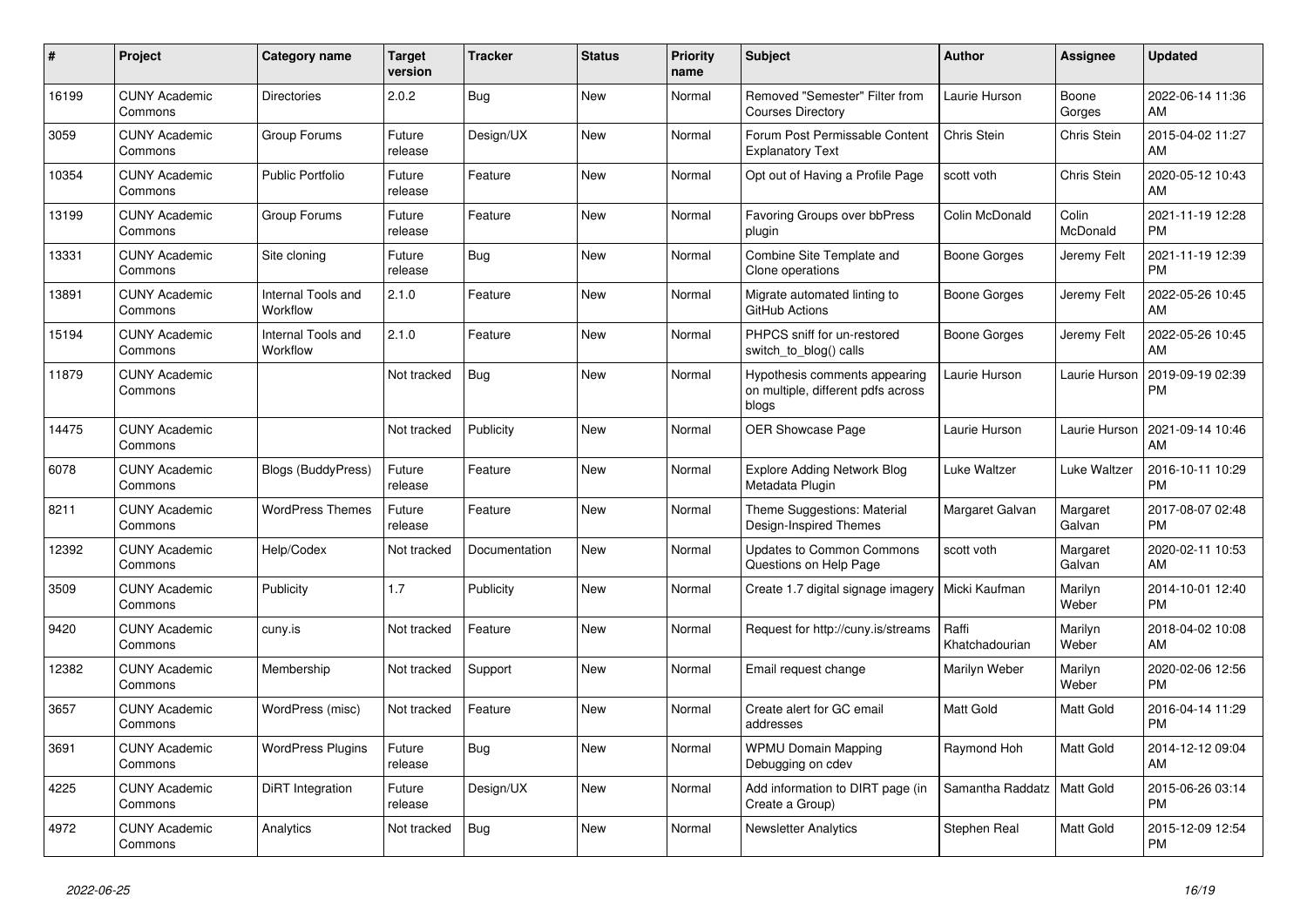| #     | Project                         | <b>Category name</b>     | <b>Target</b><br>version | <b>Tracker</b> | <b>Status</b> | <b>Priority</b><br>name | <b>Subject</b>                                                                       | <b>Author</b>       | <b>Assignee</b>       | <b>Updated</b>                |
|-------|---------------------------------|--------------------------|--------------------------|----------------|---------------|-------------------------|--------------------------------------------------------------------------------------|---------------------|-----------------------|-------------------------------|
| 8607  | <b>CUNY Academic</b><br>Commons |                          | Not tracked              | Support        | <b>New</b>    | Normal                  | Paypal?                                                                              | Marilyn Weber       | Matt Gold             | 2018-05-15 01:37<br><b>PM</b> |
| 10839 | <b>CUNY Academic</b><br>Commons | About page               | Not tracked              | Support        | <b>New</b>    | Normal                  | <b>Mission Statement Needs</b><br>Revision                                           | scott voth          | <b>Matt Gold</b>      | 2018-12-26 10:58<br>AM        |
| 11545 | <b>CUNY Academic</b><br>Commons | <b>WordPress Plugins</b> | Not tracked              | Support        | <b>New</b>    | Normal                  | Twitter searches in WordPress                                                        | Gina Cherry         | <b>Matt Gold</b>      | 2019-09-23 01:03<br><b>PM</b> |
| 3506  | <b>CUNY Academic</b><br>Commons | Publicity                | 1.7                      | Publicity      | <b>New</b>    | Normal                  | Prepare 1.7 email messaging                                                          | Micki Kaufman       | Micki<br>Kaufman      | 2014-10-01 12:36<br><b>PM</b> |
| 7624  | <b>CUNY Academic</b><br>Commons | BuddyPress (misc)        | Future<br>release        | Design/UX      | <b>New</b>    | Normal                  | <b>BP</b> Notifications                                                              | Luke Waltzer        | Paige Dupont          | 2017-02-08 10:43<br><b>PM</b> |
| 11393 | <b>CUNY Academic</b><br>Commons |                          | Not tracked              | Publicity      | <b>New</b>    | Normal                  | After 1.15 release, ceate a hero<br>slide and post about adding a site<br>to a group | scott voth          | Patrick<br>Sweeney    | 2019-05-14 10:32<br>AM        |
| 5282  | <b>CUNY Academic</b><br>Commons | Social Paper             | Future<br>release        | Bug            | <b>New</b>    | Normal                  | Replying via email directs to<br>paper but not individual comment.                   | Marilyn Weber       | Raymond<br>Hoh        | 2016-03-02 01:48<br><b>PM</b> |
| 7928  | <b>CUNY Academic</b><br>Commons | Group Forums             | Not tracked              | <b>Bug</b>     | <b>New</b>    | Normal                  | Duplicate Forum post                                                                 | Luke Waltzer        | Raymond<br><b>Hoh</b> | 2017-04-11 09:27<br><b>PM</b> |
| 9346  | <b>CUNY Academic</b><br>Commons | WordPress (misc)         | Not tracked              | <b>Bug</b>     | <b>New</b>    | Normal                  | Clone cetls.bmcc.cuny.edu for<br>development                                         | Owen Roberts        | Raymond<br>Hoh        | 2018-03-06 05:35<br><b>PM</b> |
| 9729  | <b>CUNY Academic</b><br>Commons | <b>SEO</b>               | Not tracked              | Support        | New           | Normal                  | 503 Errors showing on<br>newlaborforum.cuny.edu                                      | Diane Krauthamer    | Raymond<br>Hoh        | 2018-05-22 04:48<br><b>PM</b> |
| 11243 | <b>CUNY Academic</b><br>Commons | BuddyPress (misc)        | Future<br>release        | Bug            | <b>New</b>    | Normal                  | Audit bp-custom.php                                                                  | Raymond Hoh         | Raymond<br>Hoh        | 2022-04-26 11:59<br>AM        |
| 11624 | <b>CUNY Academic</b><br>Commons | WordPress (misc)         | Not tracked              | Support        | <b>New</b>    | Normal                  | Change pages into posts or swap<br>database for a Commons site?                      | Stephen Klein       | Raymond<br>Hoh        | 2019-07-09 11:04<br>AM        |
| 13286 | <b>CUNY Academic</b><br>Commons |                          | Not tracked              | Support        | <b>New</b>    | Normal                  | problem connecting with<br>WordPress app                                             | Marilyn Weber       | Raymond<br>Hoh        | 2020-09-08 11:16<br>AM        |
| 13358 | <b>CUNY Academic</b><br>Commons | Group Forums             | Future<br>release        | Feature        | <b>New</b>    | Normal                  | Improved UI for group forum<br>threading settings                                    | Boone Gorges        | Raymond<br>Hoh        | 2021-11-19 12:27<br><b>PM</b> |
| 13430 | <b>CUNY Academic</b><br>Commons | Reply By Email           | Not tracked              | <b>Bug</b>     | <b>New</b>    | Normal                  | Delay in RBE                                                                         | Luke Waltzer        | Raymond<br>Hoh        | 2020-10-13 11:16<br>AM        |
| 14496 | <b>CUNY Academic</b><br>Commons | Domain Mapping           | Future<br>release        | Bug            | <b>New</b>    | Normal                  | Mapped domain SSO uses<br>third-party cookies                                        | Raymond Hoh         | Raymond<br>Hoh        | 2021-05-24 04:03<br>PM        |
| 16177 | <b>CUNY Academic</b><br>Commons | Reply By Email           |                          | Bug            | New           | Normal                  | Switch to Inbound mode for RBE                                                       | Raymond Hoh         | Raymond<br>Hoh        | 2022-05-30 04:32<br>PM        |
| 308   | <b>CUNY Academic</b><br>Commons | Registration             | Future<br>release        | Feature        | New           | Normal                  | Group recommendations for<br>signup process                                          | <b>Boone Gorges</b> | Samantha<br>Raddatz   | 2015-11-09 05:07<br>PM        |
| 4226  | <b>CUNY Academic</b><br>Commons | <b>BuddyPress Docs</b>   | Future<br>release        | Design/UX      | New           | Normal                  | Add option to connect a Doc with<br>a Group                                          | Samantha Raddatz    | Samantha<br>Raddatz   | 2015-09-09 04:08<br>PM        |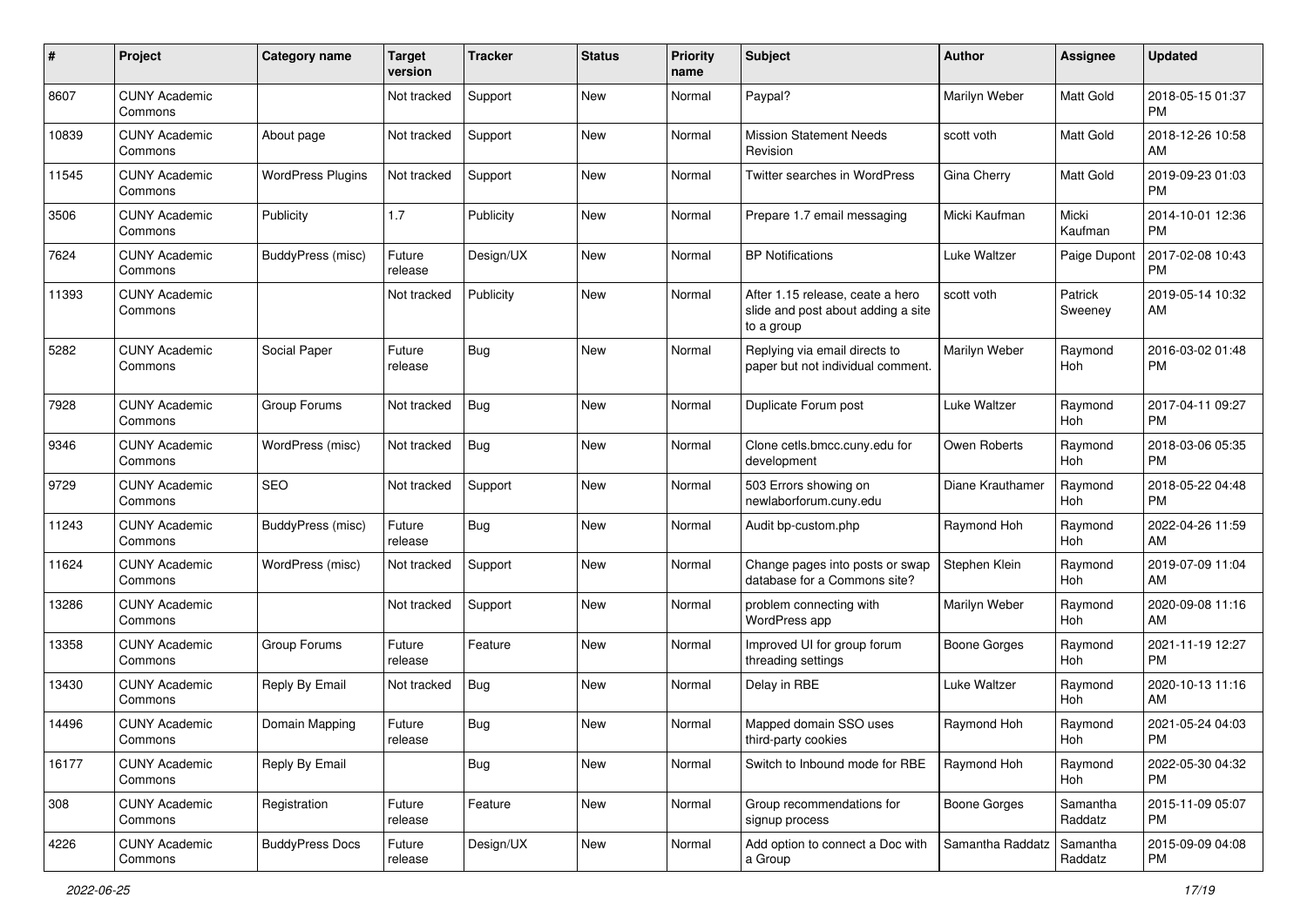| #     | <b>Project</b>                  | <b>Category name</b>        | <b>Target</b><br>version | <b>Tracker</b> | <b>Status</b> | <b>Priority</b><br>name | <b>Subject</b>                                                                                                                               | <b>Author</b>           | <b>Assignee</b>     | <b>Updated</b>                |
|-------|---------------------------------|-----------------------------|--------------------------|----------------|---------------|-------------------------|----------------------------------------------------------------------------------------------------------------------------------------------|-------------------------|---------------------|-------------------------------|
| 4253  | <b>CUNY Academic</b><br>Commons | <b>Public Portfolio</b>     | Future<br>release        | Design/UX      | <b>New</b>    | Normal                  | Encourage users to add portfolio<br>content                                                                                                  | Samantha Raddatz        | Samantha<br>Raddatz | 2015-07-07 11:32<br>AM        |
| 4622  | <b>CUNY Academic</b><br>Commons | <b>Public Portfolio</b>     | Future<br>release        | Design/UX      | <b>New</b>    | Normal                  | <b>Profile Visibility Settings</b>                                                                                                           | Samantha Raddatz        | Samantha<br>Raddatz | 2015-09-21 12:18<br><b>PM</b> |
| 5183  | <b>CUNY Academic</b><br>Commons | Social Paper                | Future<br>release        | Design/UX      | <b>New</b>    | Normal                  | Creating a new paper when<br>viewing an existing paper                                                                                       | Raffi<br>Khatchadourian | Samantha<br>Raddatz | 2016-02-02 12:09<br><b>PM</b> |
| 5298  | <b>CUNY Academic</b><br>Commons |                             | Not tracked              | Publicity      | New           | Normal                  | Survey Pop-Up Text                                                                                                                           | Samantha Raddatz        | Samantha<br>Raddatz | 2016-03-22 12:27<br><b>PM</b> |
| 5397  | <b>CUNY Academic</b><br>Commons | Social Paper                | Future<br>release        | Feature        | New           | Normal                  | frustrating to have to<br>enable/disable in SP                                                                                               | Marilyn Weber           | Samantha<br>Raddatz | 2016-04-20 03:39<br><b>PM</b> |
| 10439 | <b>CUNY Academic</b><br>Commons | Design                      | 2.1.0                    | Design/UX      | New           | Normal                  | Create Style Guide for Commons                                                                                                               | Sonja Leix              | Sara Cannon         | 2022-06-23 06:20<br><b>PM</b> |
| 10580 | <b>CUNY Academic</b><br>Commons | Information<br>Architecture | Future<br>release        | Design/UX      | <b>New</b>    | Normal                  | Primary nav item review                                                                                                                      | Boone Gorges            | Sara Cannon         | 2021-11-19 12:37<br><b>PM</b> |
| 3565  | <b>CUNY Academic</b><br>Commons | My Commons                  | Not tracked              | Documentation  | <b>New</b>    | Normal                  | Load Newest inconsistencies                                                                                                                  | Chris Stein             | scott voth          | 2015-11-09 01:16<br><b>PM</b> |
| 4222  | <b>CUNY Academic</b><br>Commons | User Experience             | Future<br>release        | Design/UX      | New           | Normal                  | Add information to 'Delete<br>Account' page                                                                                                  | Samantha Raddatz        | scott voth          | 2015-06-26 11:35<br>AM        |
| 9908  | <b>CUNY Academic</b><br>Commons |                             | Not tracked              | Feature        | New           | Normal                  | Is it possible to send email<br>updates to users (or an email<br>address not on the list) for only a<br>single page AFTER being<br>prompted? | Michael Shields         | scott voth          | 2018-06-11 01:34<br><b>PM</b> |
| 11883 | <b>CUNY Academic</b><br>Commons | Help/Codex                  | Not tracked              | Support        | New           | Normal                  | Need Embedding Help Page<br>Update (Tableau)                                                                                                 | Anthony Wheeler         | scott voth          | 2019-09-24 08:49<br>AM        |
| 12247 | <b>CUNY Academic</b><br>Commons | Publicity                   | Not tracked              | Support        | New           | Normal                  | Screenshot of First Commons<br>Homepage                                                                                                      | scott voth              | scott voth          | 2020-01-14 12:08<br><b>PM</b> |
| 14394 | <b>CUNY Academic</b><br>Commons |                             | Not tracked              | Feature        | New           | Normal                  | Commons News Site - redesign                                                                                                                 | scott voth              | scott voth          | 2021-09-14 10:46<br>AM        |
| 14787 | <b>CUNY Academic</b><br>Commons | <b>Plugin Packages</b>      | Future<br>release        | Feature        | <b>New</b>    | Normal                  | Creating a "Design" plugin<br>package                                                                                                        | Laurie Hurson           | scott voth          | 2022-04-27 04:56<br><b>PM</b> |
| 4635  | <b>CUNY Academic</b><br>Commons | Authentication              | Future<br>release        | Feature        | <b>New</b>    | Normal                  | Allow non-WP authentication                                                                                                                  | Boone Gorges            | Sonja Leix          | 2019-03-01 02:05<br><b>PM</b> |
| 11789 | <b>CUNY Academic</b><br>Commons | Courses                     | Future<br>release        | Feature        | <b>New</b>    | Normal                  | Ability to remove item from<br>Courses list                                                                                                  | Laurie Hurson           | Sonja Leix          | 2019-09-24 12:28<br><b>PM</b> |
| 11834 | <b>CUNY Academic</b><br>Commons | <b>Group Files</b>          | Future<br>release        | Feature        | <b>New</b>    | Normal                  | Improved tools for managing<br>group file folders                                                                                            | Boone Gorges            | Sonja Leix          | 2019-09-06 03:55<br><b>PM</b> |
| 6665  | <b>CUNY Academic</b><br>Commons |                             | Not tracked              | Publicity      | <b>New</b>    | Normal                  | Dead Link in 1.10 announcement<br>post                                                                                                       | Paige Dupont            | Stephen Real        | 2016-12-01 03:11<br><b>PM</b> |